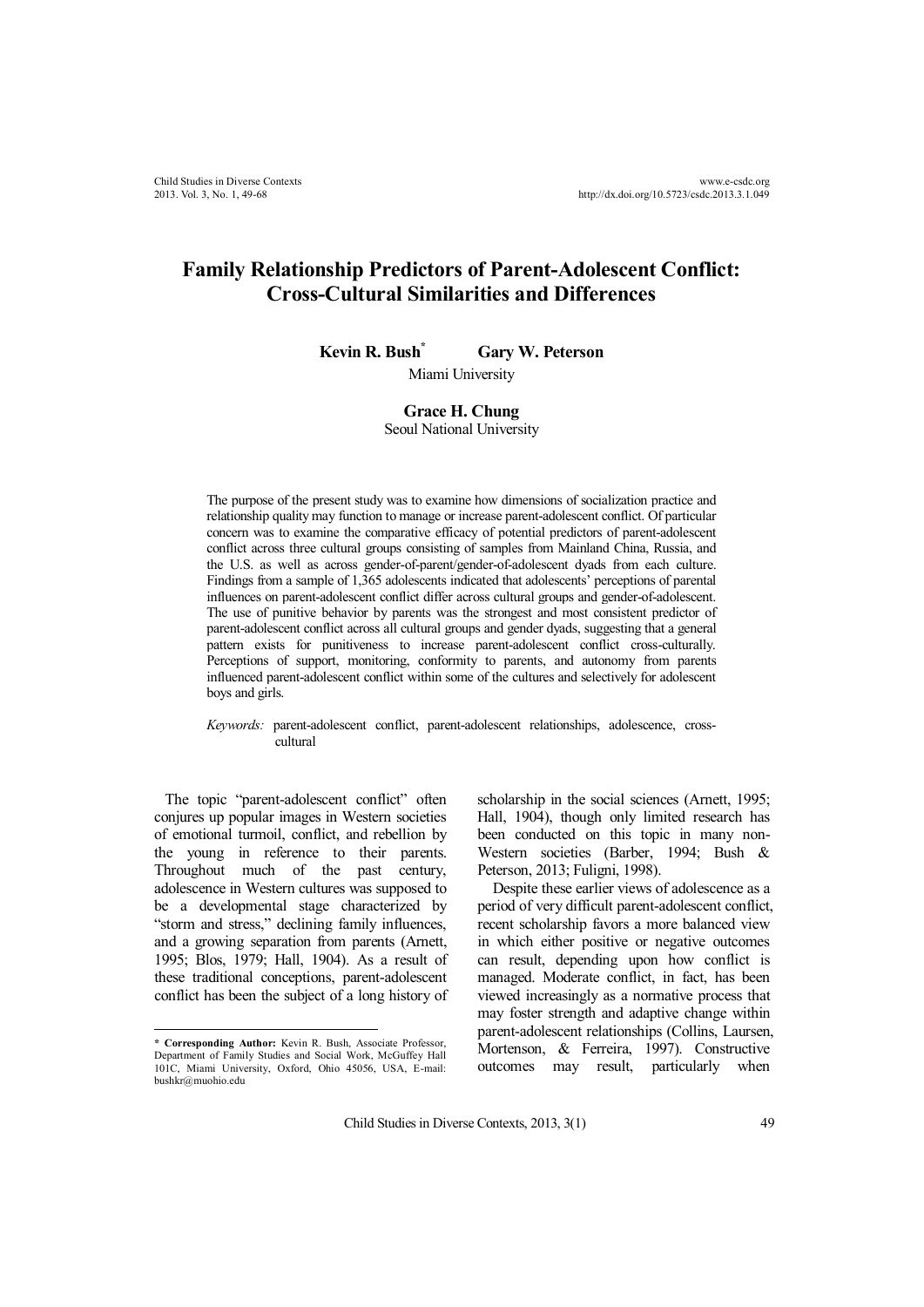disagreements encourage parents and adolescents to revise their relationship expectations gradually and renegotiate adolescent autonomy, without damaging their feelings of being connected to each other (Peterson, 2005).

One approach to this tradition of research is to examine parent-adolescent conflict in terms of the bickering, verbal interruptions, as well as frequency and severity of arguments that occur between parents and their young. Western research indicates that these conflictual exchanges often originate over daily issues involving household chores, clothing preferences, music tastes, choice of friends, and leisure activities. Parent-adolescent conflict originates much less from fundamental differences in beliefs, values, and attitudes, but more often originates in everyday family tasks or in the lifestyle preferences of adolescents that are viewed as important for peer relationships (Montemayer, 1986; Steinberg & Levine, 1997; Wang, Peterson, & Morphey, 2007).

Another possible origin of parent-adolescent conflict is the kind of relationship contexts structured by parents that may either manage (i.e., inhibit or stabilize) or exacerbate conflict between adolescents and their elders. Important aspects of relationship contexts structured by parents include socialization behaviors or practices used by mothers and fathers as well as the normative atmosphere that parents convey to adolescents for particular degrees of youthful autonomy and conformity to their expectations. These socialization practices and normative expectations may serve to inhibit, manage or foster increased conflict, depending on the social-cultural meanings assigned to these aspects of parent-adolescent relationships (Bugenthal & Grusec, 2006; Chen-Gaddini, 2012; Collins & Steinberg, 2006).

A limited number of studies, for example, have reported that parent-adolescent conflict is significantly predicted (i.e., or managed) by the socialization behaviors used by parents (e.g., Barber, 1994; Baumrind, Larzelere, & Owens, 2010; Parkin & Kuczynski, 2012) and the degree to which adolescent behavioral autonomy is fostered (Fuligni, 1998; Zhang & Fuligni, 2006).

For example, the degree to which parental support and autonomy-granting behavior are evident within parent-adolescent relationships is thought to decrease the likelihood of conflict between the young and their elders. Parental support is thought to diminish conflict by fostering positive feelings and cohesiveness between parents and adolescents (Baumrind et al., 2010; Peterson & Hann, 1999). Adolescent autonomy, in turn, a highly valued social outcome by adolescents in Western societies, inhibits conflict when granted to youth in appropriate degrees but functions as a source of conflict when autonomy is denied to young. In contrast, harsh, restrictive or punitive parenting, a practice frequently used to inhibit autonomy excessively, has been found to increase the likelihood of parent-adolescent conflict as adolescents resist such excessive forms of control.

Only limited information exists, however, on the extent to which such relationship predictors of parent-adolescent conflict vary across cultures (Barber, 1994), and particularly for cultural groups beyond the U.S. (Lahat, Helwig, Yang, Tan, & Lui, 2009; Zhang & Fuligni, 2006). Consequently, the purpose of the present study was to examine how several socialization practices (i.e., parental support, monitoring, and punitiveness) and relationship atmospheres (i.e., perceived autonomy from parents and conformity to parents) may function to manage (i.e., decrease or stabilize) or increase (i.e., predict) parent-adolescent conflict. Of particular concern in this study were the objectives of examining these potential predictors of parentadolescent conflict across three cultural groups consisting of parent-adolescent relationships from Mainland China, Russia, and the U.S. as well as across gender-of- parent/gender-ofadolescent dyads from each culture (e.g., mothers' parental qualities predicting conflict with boys)

# **Cultural and Gender Differences in Parent-Adolescent Conflict**

An important larger issue that requires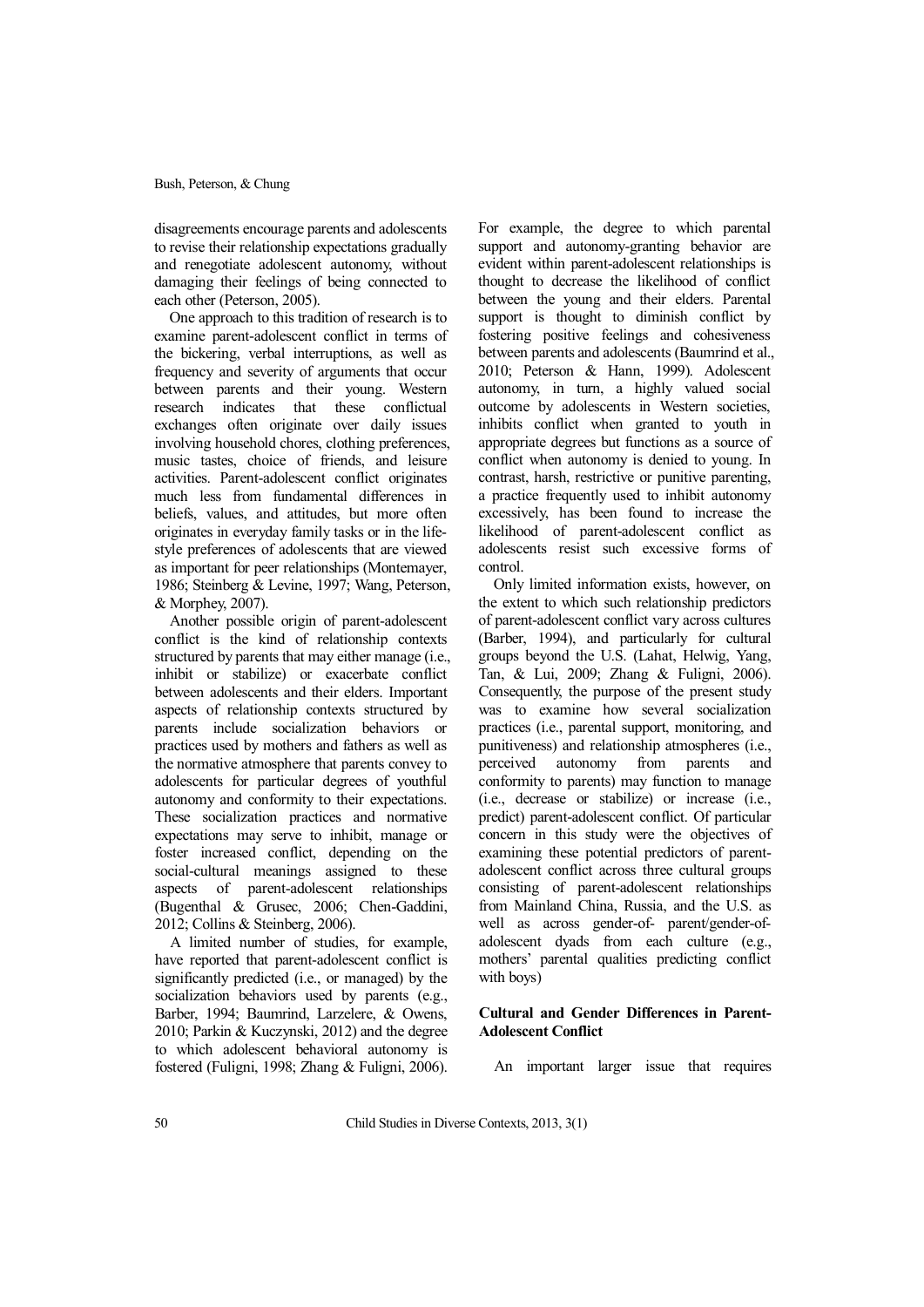additional exploration concerns the extent to which parent-adolescent conflict varies across cultures. With few exceptions (Lahat et al., 2009; Zhang & Fuligni, 2006), when the existing studies on parent-adolescent conflict within non-Western countries are considered, most have focused on a single country, and none of the studies have examined familial predictors among Russian adolescents. The small body of extant literature on the family predictors of parentadolescent conflict has been focused primarily on Chinese samples (e.g., Shek, Chan, & Lee, 2011). Moreover, existing research has not examined the simultaneous influence of parenting behaviors, adolescent autonomy, and adolescent conformity to parents' expectations as predictors of parent-adolescent conflict.

Both theory and a growing body of empirical evidence provide the view that parent-adolescent conflict is likely to be less frequent in cultures and ethnic groups that emphasize collectivistic values consisting of economic interdependence, social interdependence, parental authority, and the priority of family bonds over the need for personal autonomy. This also suggests that cultures may differ in specific aspects of parentadolescent relationships that may predict or influence the development of parent-adolescent conflict (Arnett, 1995; Collins & Steinberg, 2006; Chung, Flook, & Fuligni, 2009; Phinney & Ong, 2002). For example, parents from Western cultures that are reputed to place the greatest value on individualistic rather than collectivistic values may contribute to lower conflict when they encourage their young to become more autonomous during the adolescent years. In contrast, non-Western and traditional cultures as well as particular U.S. ethnic groups (e.g., Asian and Asian-American, Latino and Latino-American) are believed to have cultural expectations that diminish conflicts in the interest of deferring to authority, having close family bonds, and placing less emphasis on autonomy as part of the socialization process (Arnett, 1995; Collins & Steinberg, 2006; Chung et al., 2009; Phinney & Ong, 2002). Youth from these "collectivistic" cultures are believed by some observers to be less inclined to seek autonomy and challenge authority figures because of social-cultural forces that reinforce group solidarity (Feldman & Quatman, 1988; Greenberger & Chen, 1996; Peterson & Bush, 2013).

An alternative view, however, is that cultural differences in parent-adolescent conflict may be diminishing as globalization occurs or are more complex than theories of collectivism and individualism would suggest. Specifically, cultural differences in parent-adolescent conflict may be disappearing with the spread either of Western individualism or of cultural values referred to as social-emotional "interdependence." This latter perspective involves some unique balance between individualism and collectivism that encompasses both continued connections with *and* autonomy from others (e.g., parents) as prominent aspects of social development (Kagitcibasi, 1996; Rothbaum & Trommsdorf, 2007; Tamis-LeMonda et al., 2008).

Cultural values and traditions influence parent-adolescent conflict to the extent that particular social groups adhere to normative cultural expectations that discourage such confrontations (Bush, 2000; Bush, Peterson, Cobas, & Supple, 2002; Peterson, Steinmetz, & Wilson, 2005; Wu & Chao, 2011). Parents in different cultures are thought to vary in the parenting behaviors used, which, in turn, may contribute to diverse family atmospheres that either foster or manage parent-adolescent conflict. The specific meaning of these behaviors may differ across cultures consistent with the varied emphasis placed within each context on encouraging such things as greater autonomy, conformity to parents' expectations, and the maintenance of family harmony (Barber, 1994; Bush, 2000; Bush et al., 2002; Fuligni, 1998; Peterson et al., 2005; Wu & Chao, 2011).

The few studies that have examined parentadolescent conflict within ethnically diverse samples in the U.S. have found differences in the familial correlates across cultural groups. For example, Barber (1994) reported that higher parental expectations for children's conformity negatively predicted (or decreased) parent-child conflict for Hispanics, but not European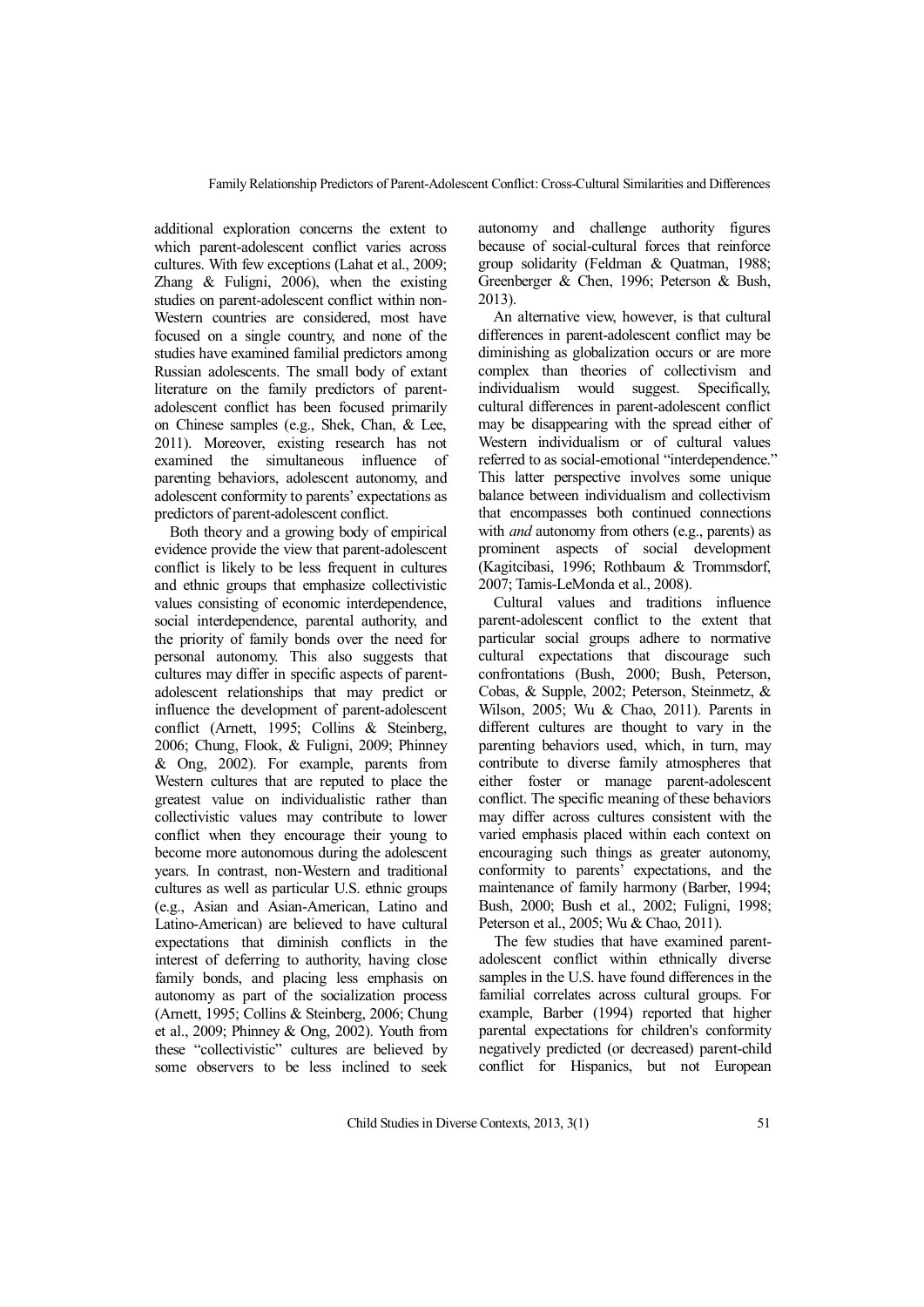American families. Similarly, Fuligni (1998) reported that U.S. adolescents from Chinese, Mexican, and Filipino backgrounds had lower expectations for behavioral autonomy (in comparison to adolescents of European-American backgrounds) and were less willing to engage in conflict with their parents. Findings from a comparative study of parent-adolescent conflict within families from Hong Kong and Mainland China suggest that Chinese teens conform to parental wishes when resolving conflict, but also desire more autonomy and freedom in decision-making (Yau & Smetana, 2003). Taken together, these findings suggest that, besides parental behavior (i.e., support, monitoring, and punitive control), parentadolescent conflict also may be influenced by aspects of the parent-adolescent relationship such as the degree to which parents emphasize both autonomy and conformity in reference to their expectations. The exact pattern of these relationships, however, remains somewhat inconsistent and unclear.

Another area of inconclusive findings requiring further research concerns the specific relationships between gender (i.e., parental gender and adolescent gender) and parentadolescent conflict (e.g., Yau & Smetana, 2003). For example, findings on gender differences in parent-adolescent relationships among Hong Kong Chinese families suggest that conflict with fathers has a stronger influence on adolescent development than does conflict with mothers (Shek & Ma, 2002). In contrast, adolescents from Mainland China were reported to experience greater conflict with mothers than was true with fathers (Yau & Smetana, 1996; Smetana & Villaboos, 2009). Differences across boys and girls in regard to parent-adolescent conflict also were found in the sense that, Chinese adolescent girls, more than boys, rated their mothers as being higher in their use of restrictive control. Moreover, girls' reasoning about conflicts focused more extensively on psychological justifications, while boys' focused more on interpersonal justifications (Yau & Smetana, 1996; Smetana & Villaboos, 2009).

# **Specific Predictions and Exploratory Issues**

Some of the potential predictors of parentadolescent conflict examined in this study were sufficiently grounded in previous research and theory to justify the specification of formal hypotheses. In contrast, additional exploratory tests were conducted where previous scholarship did not provide an adequate basis to justify the formulation of specific hypotheses. These exploratory tests were intended to serve as starting points for future work and to provide an additional basis for theorizing about patterns and meaning of parent-adolescent conflict.

Across all three cultural groups, therefore, Hypothesis 1 proposes that positive parenting behaviors (i.e., parental support and monitoring) were expected to inhibit or negatively predict parent-adolescent conflict. Positive supportiveness and non-intrusive monitoring (or knowledge of the adolescent's activities) may operate to maintain close parental bonds and parental influence, which, in turn, is likely to inhibit conflict by maintaining strong connections between parents and adolescents (Shek & Ma, 2002). Both of these behaviors contribute to an immediate social environment for the young that is more secure by solidifying close bonds and by maintaining consistent expectations in the family system (Rohner, 2008). From the perspective of adolescents, having a secure family environment with consistent (but moderate and fair) expectations is likely to minimize hostility towards parents and reduce (though not eliminate) parent-adolescent conflict.

In contrast, Hypothesis 2 specifies that parental punitiveness, an aversive form of excessive parental behavior, was hypothesized to foster or positively predict parent-adolescent conflict across the three cultures (Baumrind et al., 2010)*.* Some observers have predicted, on the other hand, that the more collectivistic (and perhaps) restrictive culture of China will manifest greater parental punitive behavior, but the impact on parent-adolescent conflict is unclear (Chao, 1994; Dornbusch et al., 1987; Steinberg et al., 1992; Yang, 1981, 1986). Recent studies, however, do not support such a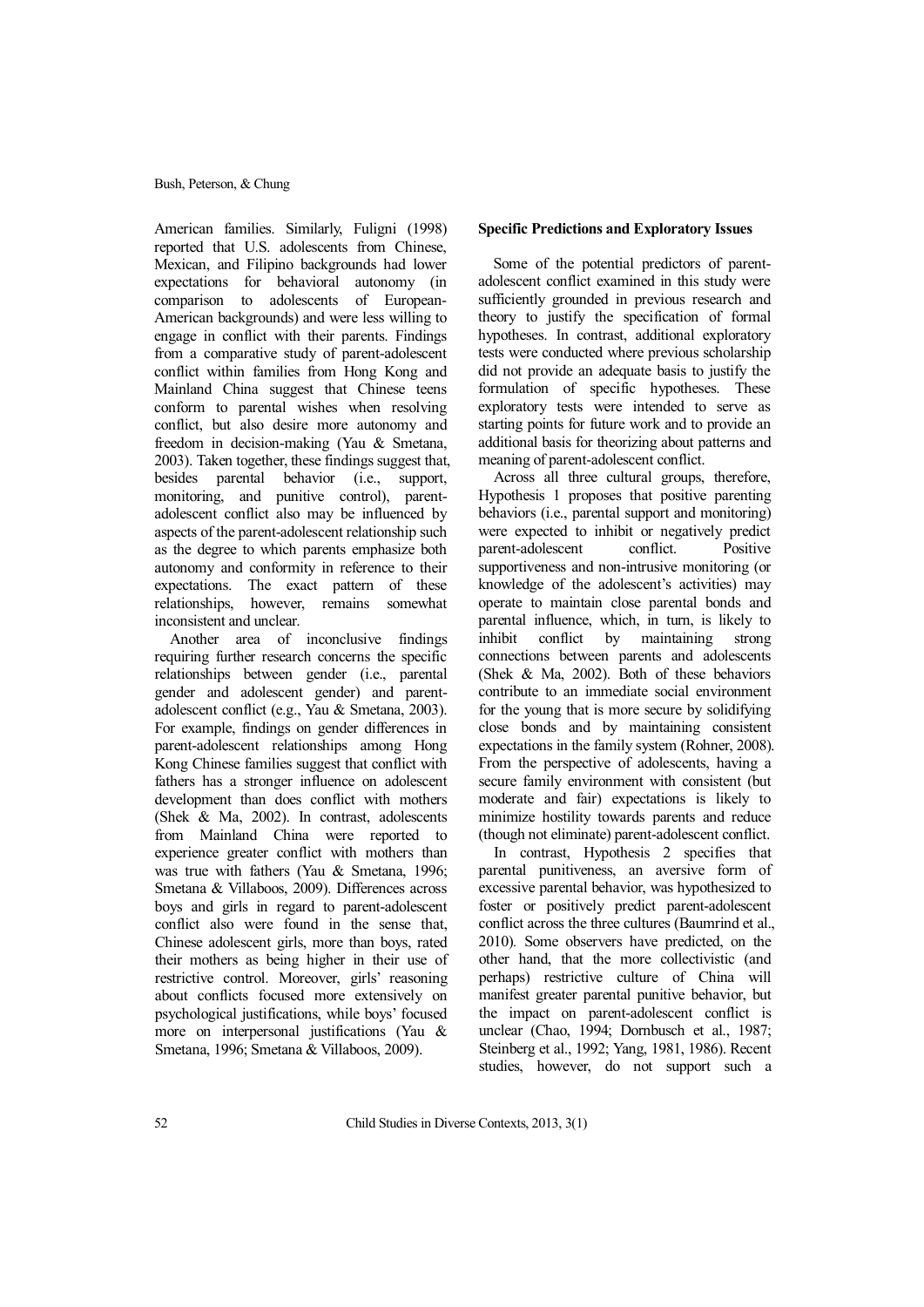prediction that Chinese or Russian parenting is unusually punitive compared to Western parental practices (Peterson et al., 2005) and would have distinctive influences on parent-adolescent conflict.

When considering the extensive emphasis placed on the authority of parents within Chinese families (e.g., Lam, 1997), however, Hypothesis 3 specifies that expectations for conformity to parents were expected to inhibit or be a negative predictor of parent-adolescent conflict for Chinese adolescents but less so for Russian and U.S. adolescents. It has been argued, for example, that parental roles may carry greater authority in collectivistic cultures like China compared to individualistic cultures like the U.S. Adolescents who are socialized to conform to their parents, as part of the collectivistic emphasis on maintaining group cohesiveness, may be less likely to express hostility towards parents and engage in conflict (Baumrind, 1991; Bush, 2000; Henry, Wilson, & Peterson, 1989; Peterson, Rollins, and Thomas, 1985). The greater emphasis placed on maintaining group order and harmony in collectivistic cultures might result in adolescents being less inclined to engage in conflict with their parents (Arnett, 1995; Peterson & Bush, 2013). Predictions about how expectations for conformity to parents will influence parentadolescent conflict are less definitive in the U.S., a culture typically characterized as individualistic (and as placing less value on conformity), and in Russia, a society experiencing great social and economic transition, though once characterized as emphasizing obedience to group interests in its socialization values for children (i.e., a key element of collectivism) (Bronfenbrenner, 1972; Stetsenko, 2002). Nonetheless, considering that parents in most cultures expect at least moderate levels of youthful conformity to their expectations (Peterson & Hann, 1999; Peterson & Bush, 2013; Peterson, Rollins, & Thomas, 1985), exploratory tests on this issue were conducted within the U.S. and Russian samples to see if a pattern similar to that of the Chinese sample would result.

Finally, given the extensive focus on individuality and autonomy within European American families (Arnett, 1995; Peterson, 1995), adolescents in the U.S. often expect to acquire autonomy at a fairly early age and are more likely to engage in conflict with parents when their desires for self-direction are denied (Smetana, 2005; Collins & Steinberg, 2006). Consequently, Hypothesis 4 proposed that autonomy granting was expected to be a negative predictor or assist in managing parent-adolescent conflict within the sample from the U.S. In contrast, recent research also suggests that traditional "collectivist" values are becoming less influential whereas individualistic values have become more prevalent in modern Chinese societies (Yau & Smetana, 1996, 2003), especially in urban areas such as Beijing (Bush, 2000; Bush et al., 2002). Consequently, the relationships between adolescent autonomy and parent-adolescent conflict also were examined on an exploratory basis within the Chinese and Russian samples.

#### **Method**

Data were gathered from 1995-2009 with a questionnaire designed for a larger research project that was administered in school classrooms to adolescents (13-18 years old) from the countries of Chile, China, the Czech Republic, Mexico, India, Russia, Kenya, South Korea, Colombia, and the U.S. Each of the samples (a total of 12 samples, with 2 samples being drawn in China and Kenya) for this crossnational study was selected using a convenience strategy that was as similar as possible within each country. The research strategy of surveying adolescents with questionnaires in school classrooms was used as a convenient and costeffective means of acquiring an adequate sample size with sufficient socioeconomic diversity in common locations. The same questionnaire with only moderate variations was administered in the same manner across the countries. The same measures of the concepts addressed in this study were included in all twelve samples gather for the larger project.

The specific data of interest for this study were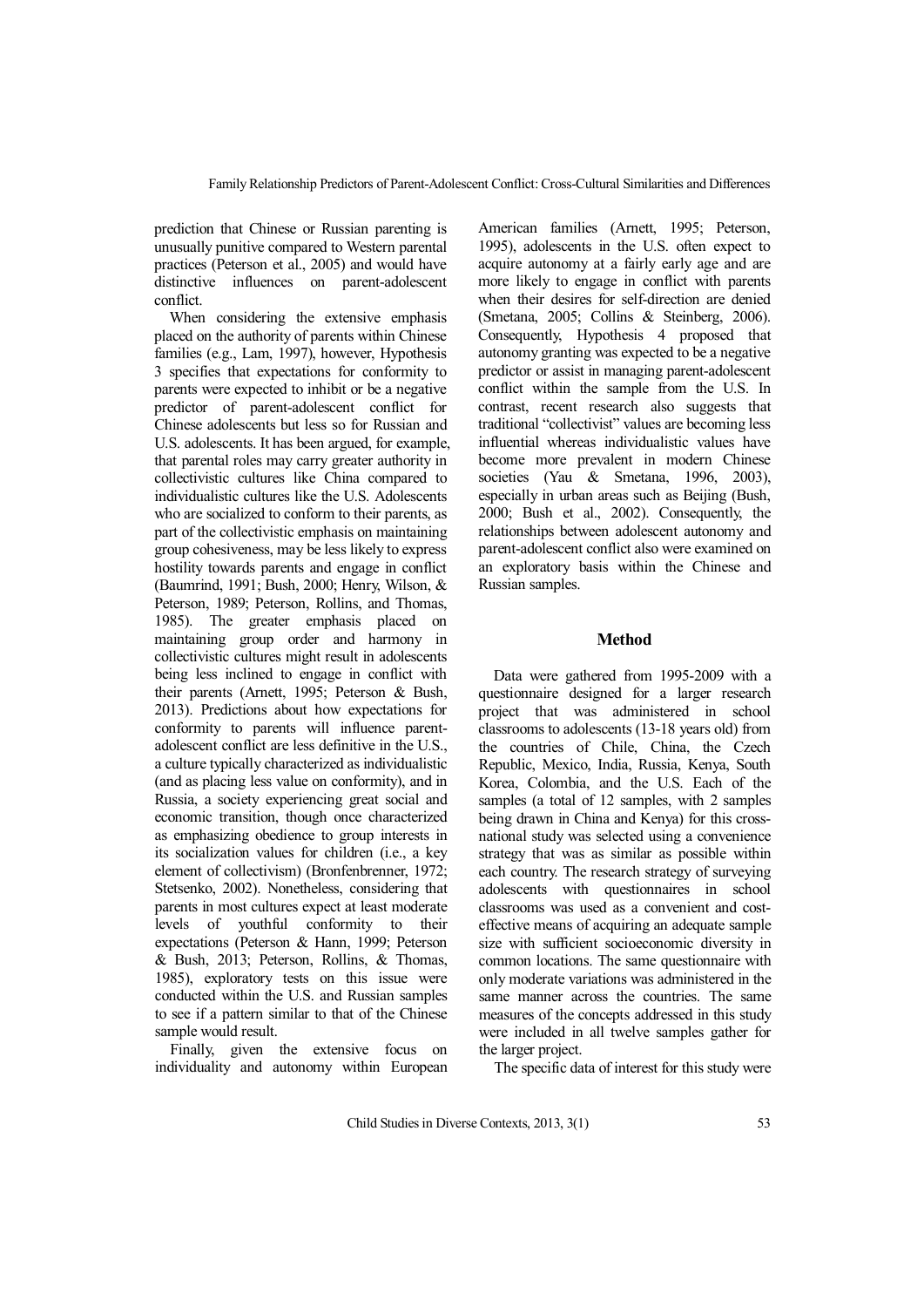questionnaire responses by adolescents who ranged in age from 13-18 years and were students in The People's Republic of China, Russia, and the United States. Adolescent respondents were assessed in state-funded or public schools located in large urban areas of the sampled countries.

Six hundred questionnaires were distributed in the classrooms of participating secondary schools in each country. Research assistants and teachers, trained in accordance with a standardized protocol, administered the survey in classrooms to the participating students. Respondents were instructed to complete the questionnaires independently and to provide responses corresponding most closely to their experience. During administration of the survey, research assistants and teachers were instructed to provide assistance to participants by remaining in the classroom to clarify the meaning of the items as needed.

#### **Participants**

During the progress of this study, a significant effort was undertaken to sample adolescents whose parents from the three countries demonstrated a wide range of socioeconomic backgrounds as measured by parents' education. This was accomplished by sampling adolescents in multiple schools within each country having<br>diverse sociodemographic characteristics. diverse sociodemographic Results of this sampling process for the three countries indicated that the educational attainment of the adolescents' parents ranged from "completed less than a high school education" to "completed a graduate degree." The average scores for the parents' educational attainment in the three countries fell between the categories "graduation from secondary school" and "received some advanced training beyond secondary school (but without graduation)."

The original sample from the United States consisted of 556 adolescents who were students in six public high schools located in urban areas of the Mid-Western part of the United States. Because the number of ethnic minorities (e.g., African American, Asian American, and Hispanic American) was not sufficiently large for comparisons across cultural groups, adolescents reporting ethnicities other than Caucasian (i.e., European American) were not included in the analyses for the current study. The remaining 419 European American adolescents ranged in age from 13 to 18, with a mean age of 15.52 years and a gender distribution that was fairly balanced (i.e., 211 females and 208 males).

The Chinese participants consisted of 480 adolescents selected from six state-funded high schools in Beijing, China. The age of these adolescent ranged from 13 to 18, with a sample mean age of 15.42 years and a gender distribution that was fairly balanced (i.e., 242 females and 238 males).

The Russian sample consisted of 582 adolescents, ages 11 to 17 years, who were students in four state-funded public schools in Volgograd, Russia. For the purposes of making comparisons across samples, a subsample of 466 adolescents aged 13 and higher was selected for this study so that the age-range of the Russian adolescents would be comparable to the U.S. and Chinese samples. Consequently, the adolescent respondents in this subsample ranged in age from 13 to 17 years, with a mean age of 15.18 years and a gender distribution of 269 females and 197 males.

#### **Measures**

The questionnaire for the study consisted of items that assessed characteristics of the relationship between the participating adolescents and their family members. All of the constructs measured in this study have a long history in the study of parent-adolescent relationships as independent constructs based on factor analytic analyses (Rollins & Thomas, 1979, Peterson & Hann, 1999; Peterson & Bush, 2013; Bush & Peterson, 2013). The survey requested adolescents to report separately on their mothers' and fathers' behaviors (i.e., the adolescents' perceptions of maternal and paternal support, monitoring, and punitiveness) and other relationship qualities (adolescent autonomy from and conformity to parent). The participants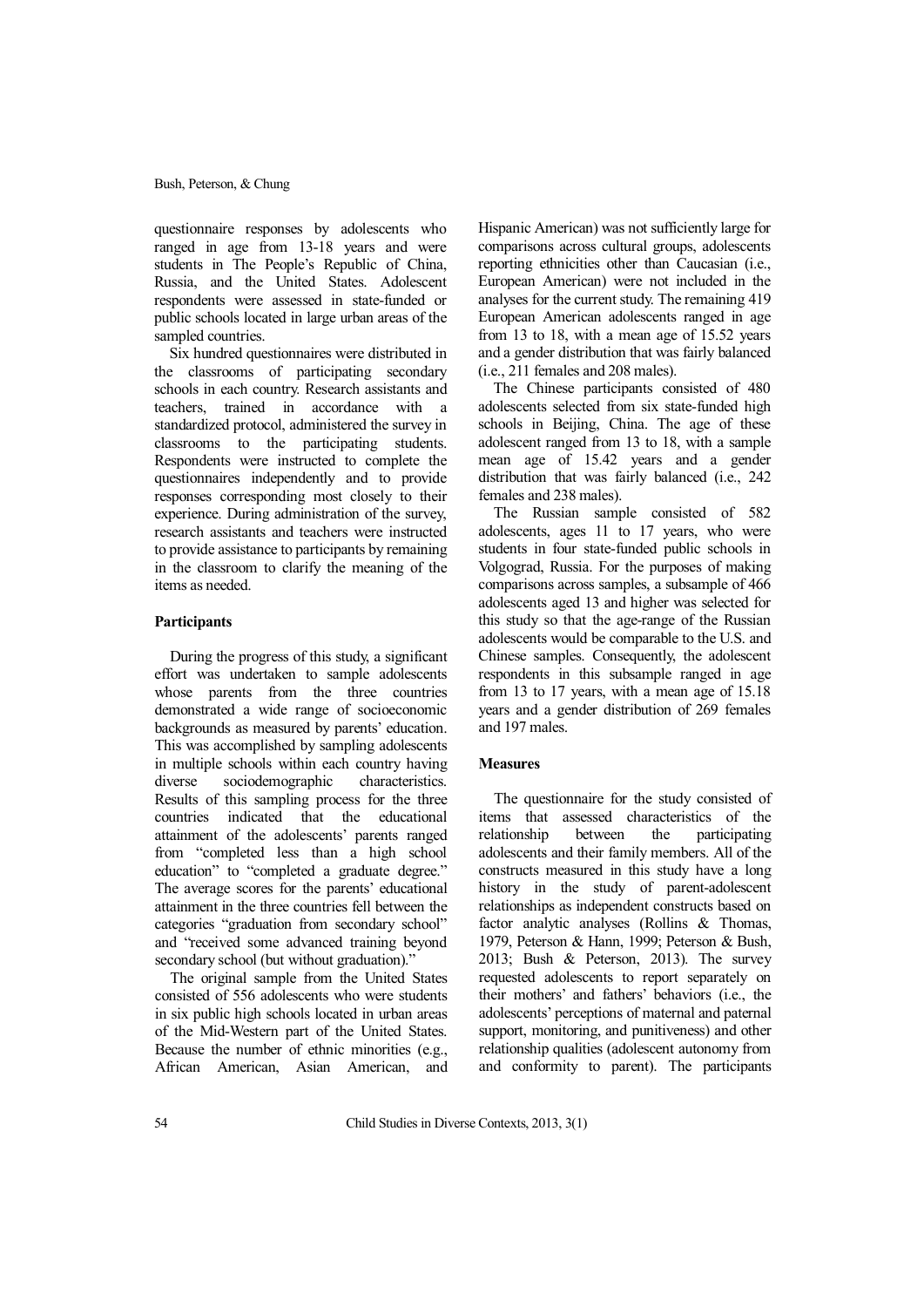responded to items for each of the potential predictor variables (e.g., parenting practices, autonomy, and conformity) in terms of four-point Likert scales that varied from "Strongly Agree" (4) to "Strongly Disagree" (1). Demographic questions included those assessing adolescents' age, parents' and adolescents' gender, and parents' educational attainment. Item comparability among the non-English speaking samples was maximized through back translation in which the survey was first translated from English to the native language (e.g., Chinese) and then back again to English (c.f., Cheng  $\&$ Hamid, 1995).

*Autonomy from parents.* Adolescents' reports of autonomy achieved in reference to mothers and fathers, a potential predictor variable for this study, was measured by a scale of 10 items based on previous research dealing with the extent to which they viewed themselves as being selfdirecting in reference to parents (Peterson, Bush, & Supple, 1999; Sessa & Steinberg, 1991). Specifically, the items from this scale measure the extent to which mothers and fathers allow adolescents to make their own decisions and engage in activities without excessive intrusion regarding choices about friendships, life-style preferences, clothing selection, educational goals, and career plans. A sample item from this scale is: "This parent allows me to choose my own friends without interfering too much."Cronbach's alphas ranging from .83 to .88 across the U.S., Chinese, and Russian samples and confirmation of theoretically-based predictions in previous research demonstrated good reliability and validity for this scale of items (Bush, 2000; Kupanoff, Bush, & Peterson, 2000; Peterson et al.,1999; Peterson et al., 2005).

*Conformity to parents' expectations.* Adolescents' reports of conformity to mothers' and fathers' expectations, a potential predictor variable for this study, was assessed by an eightitem version of a scale of items used in previous research studies (Peterson, Rollins, & Thomas, 1985; Thomas, Gecas, Weigert, & Rooney, 1974). The items composing this instrument measured

the extent to which adolescents are responsive to or conform to parental values, beliefs, and expectations about leisure time activities, friends, dating, education, and careers. A sample item from this scale is: "if this parent wanted me to go around with a particular group of friends, then I would do what this parent wants me to do." Adolescents responded to each of these items in terms of their relationships with both their mothers and fathers separately. Good reliability and validity have been demonstrated for this scale of items, with Cronbachs alphas ranging from .77 to .85 across the U.S., Chinese, and Russian samples and confirmation of theoretically-based predictions in previous research (Bush, 2000; Henry, Wilson, & Peterson, 1989; Kupanoff, Peterson, & Bush, 2000; Peterson et al., 1999; Peterson et al., 2005).

*Parental behaviors.* The parental behaviors (i.e., parental support, monitoring, and punitiveness), potential predictor variables for this study, were assessed with the Parent Behavior Measure (PBM). The PBM is a 34 item self-report instrument used in previous studies that measures adolescents' perceptions of several supportive and controlling dimensions of behavior that mothers and fathers direct at adolescents in efforts to influence them (Bush et al., 2002; Henry et al., 1989; Peterson, Bush, & Supple, 1999; Peterson, Rollins, & Thomas, 1985).

Parental support on the PBM was measured by four items assessing the extent to which mothers and fathers were perceived by adolescents as being accepting, warm, approving, and nurturant. Parental punitiveness was assessed by six items measuring the perception that mothers and fathers use both verbal and physical control attempts that were excessively harsh, coercive, and arbitrary. Parental monitoring was measured by six items intended to capture the extent to which mothers and fathers were perceived as supervising how adolescents spend their free time and money as well as how they relate to their friends. Sample items for each of these parental behaviors include: (a) "This parent tells me how much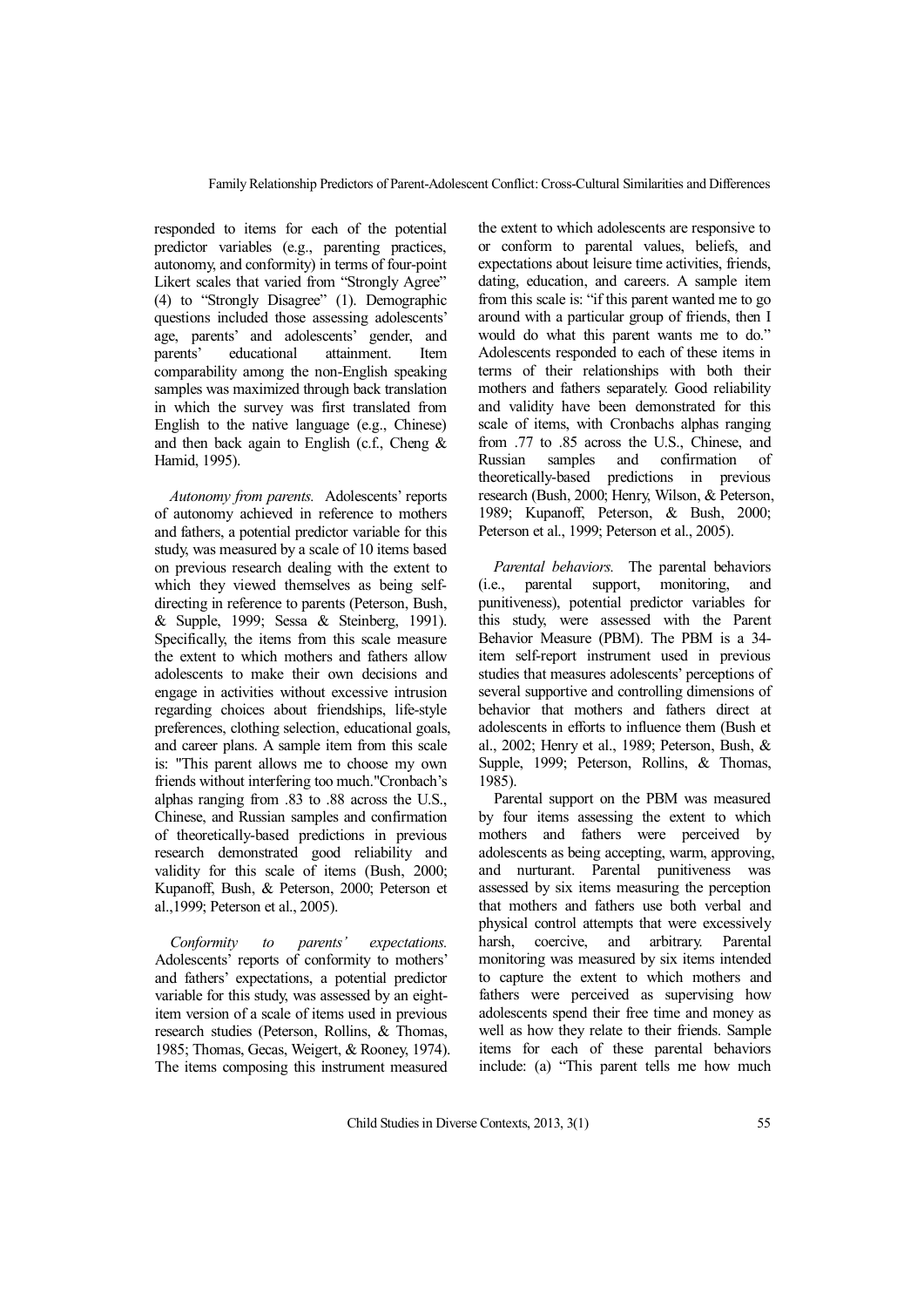he/she loves me" (support); (b) "This parent yells at me a lot without a good reason" (punitiveness); and (c) "This parent knows where I am after school" (monitoring). The reliability and validity for these scales varied from acceptable to good, with Cronbach's alphas for these parental behaviors ranging from .71 to .87 and confirmation of theoretically-based predictions in previous research across the three samples (Bush et al., 1999; Kupanoff et al., 2000; Peterson, Bush, & Supple, 1999; Rollins & Thomas, 1985).

*Parent-adolescent conflict.* The sum of two items assessing adolescents' perceptions of the frequency and severity of conflict with parents was used to measure parent-adolescent conflict. Preliminary analyses indicated the two questions were assessing a single global construct of parent-adolescent conflict, based on the significant positive correlations between the two items within each subsample. The two parentadolescent conflict items composing this measure were worded as follows: "How often do you argue with your parents?" and "How serious are your arguments with your parents?" Responses to these items were provided by adolescents in terms of a six point scale that was scored 1-6. For example, scores of "1" on the item measuring the frequency of conflict corresponded to the response: "My parents and I rarely or never have arguments or fights," whereas scores of "6" corresponded to the response: "My parents and I have arguments or fights several times a day." Similarly, scores of "1" on the item measuring the severity of conflict corresponded to the response: If they ever occur, our fights or arguments are very minor," whereas scores of "6" corresponded to the response "These fights or arguments are always serious." Cronbach's alphas for this measure of parentadolescent conflict ranged from .70 to .76 across the samples from the three countries.

*Sociodemographic variables.* The variable age of the adolescent was measured on the day of the survey through a standard fact sheet item included in the project questionnaire that

requested respondents to provide their age in number of years. The educational attainment of the fathers (i.e., used as the indicator of parents' education) was reported by adolescents as standard fact sheet response categories such as "some high school" or "graduate degree."

# **Analysis**

Hierarchical multiple regression analysis was used to test the magnitude and direction of the relationships that were either hypothesized or exploratory in this study. The independent or predictor variables were parental support, parental monitoring, parental punitiveness, autonomy from parents and conformity to parents' expectations, whereas the dependent variable for this study was parent-adolescent conflict. Separate statistical models were conducted for each gender-of-parent/gender-ofadolescent dyad (i.e., adolescent boys' perceptions of mothers' attributes, adolescent boys' perceptions of fathers' attributes, adolescent girls' perceptions of mothers' attributes, and adolescent girls' perceptions of fathers' attributes) within each cultural group (i.e., U.S., China, and Russia). The sociodemographics variables age of adolescent and fathers' education (i.e., used as the indicator of parents' education) were entered into the equation as independent control variables to include in the model as tests for the possible contaminating affects of these variables.

Each multiple regression model involved a nested three-step procedure, with the sequence of entry being the socio-demographic/control variables (adolescents' age, mothers' education, and fathers' education) in the first step, the three parental behaviors (support, monitoring, and punitiveness) in the second step, and the entry of adolescent conformity to parents' expectations and adolescent autonomy from parents in a third step. A summary of the hierarchical multiple regression analyses are presented in Table 1 for the U.S. sample, Table 2 for the Chinese sample, and Table 3 for the Russian sample.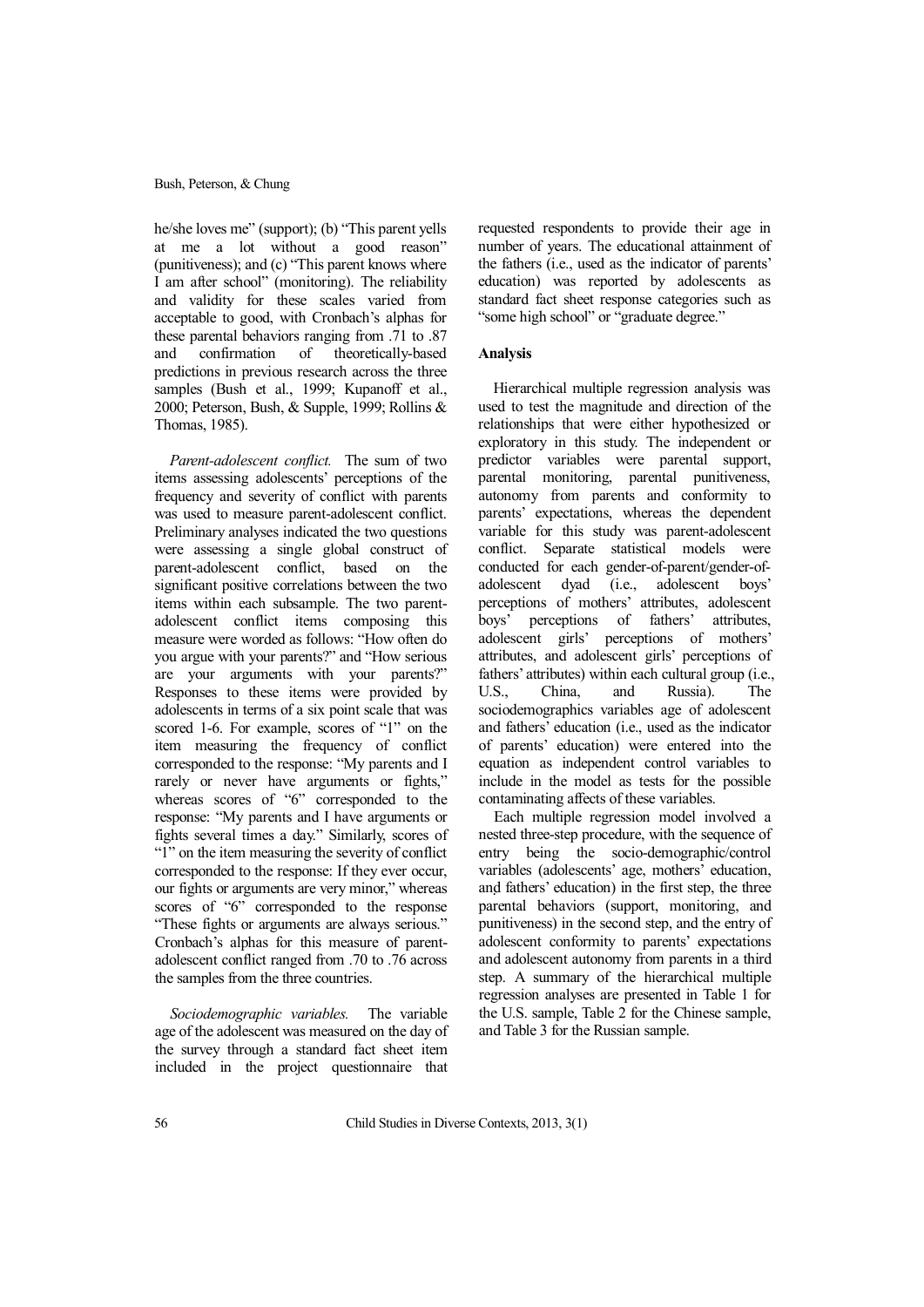Family Relationship Predictors of Parent-Adolescent Conflict: Cross-Cultural Similarities and Differences

Table 1 *Multiple Regression Analysis of U.S. Sample: Predictors of Parent-Adolescent Conflict* 

| Females<br>Females<br>Males<br>Males<br>$\beta$<br>$\beta$<br>$\beta$<br>Step One<br>$\boldsymbol{b}$<br>S.E.<br>$\boldsymbol{b}$<br>S.E.<br>$\boldsymbol{b}$<br>$\beta$<br>S.E.<br>$\boldsymbol{b}$<br>S.E.<br>$(-.01)$<br>$(-.01)$<br>$(-.01)$<br>$(-.01)$<br>Age of Adol<br>$-.06$<br>(.11)<br>$-.03$<br>(.10)<br>$-.04$<br>(.12)<br>$-.03$<br>(.10)<br>Parents' Ed.<br>$(-.01)$<br>(.09)<br>$(-.01)$<br>$(-.01)$<br>$-.05$<br>$-.06$<br>(.10)<br>$-.05$<br>(.10)<br>$(-.01)$<br>$-.03$<br>(.11)<br>$R^2$<br>.01<br>.00<br>.00<br>.00<br>$\overline{F}$<br>n.s.<br>n.s.<br>n.s.<br>n.s.<br>Step Two<br>Age of Adol<br>(.01)<br>(.10)<br>(.01)<br>.01<br>(.09)<br>(.09)<br>.01<br>$(-.01)$ $-.01$<br>(.11)<br>$(-.01)$ $-.01$<br>Parents' Ed.<br>(.01)<br>.01<br>(.09)<br>$(-.01)$<br>$-.01$<br>(.09)<br>(.01)<br>.04<br>(.09)<br>$(-.01)$ $-.02$<br>(.10)<br>Punitive<br>(.01)<br>$.25**$<br>(.10)<br>$.29**$<br>$(.01)$ .30**<br>(.02)<br>(.01)<br>$.21**$<br>(.02)<br>(.03)<br>(.02)<br>Support<br>$-.30**$<br>$(-.31)$<br>(.07)<br>(.28)<br>$-.33**$<br>(.06)<br>$(-.18)$ $-.23**$<br>(.07)<br>$(-.11) - .17*$<br>(.05)<br>$-.08$<br>$(-.01)$ $-.17*$<br>$(-.01) -13$<br>$(-.01)$ $-.20*$<br>Monitoring<br>$(-.01)$<br>(.05)<br>(.04)<br>(.04)<br>(.04)<br>$R^2$ Change<br>.29<br>.19<br>.26<br>.20<br>$\overline{F}$<br>$F(6,180)=10.74***$<br>$F(6,217)=15.27***$<br>$F(6,184)=7.36***$<br>$F(6,211)=9.41***$<br>Step Three<br>Age of Adol<br>$(-.01)$<br>(.10)<br>(.01)<br>.01<br>(.09)<br>$(-.01)$<br>$-.02$<br>$(-.01)$<br>(.09)<br>$-.01$<br>(.11)<br>.01<br>Parents' Ed.<br>.07<br>$(-.01)$ $-.01$<br>(.01)<br>.02<br>(.09)<br>$(-.01)$<br>$-.01$<br>(.09)<br>(.01)<br>(.09)<br>(.10)<br>$.28**$<br>$.32**$<br>Punitive<br>(.01)<br>(.01)<br>$.22***$ (.02)<br>(.12)<br>(.01)<br>$.26***$<br>(.02)<br>(.03)<br>(.03)<br>$-.32***(07)$<br>Support<br>$(-.23)$<br>$-.23**$<br>(.08)<br>(.27)<br>$(-.01)$<br>$-.11+$<br>(.07)<br>$(-.01)$ $-.09$<br>(.06)<br>Monitoring<br>$-.16*$<br>$(-.01)$ $-.18*$<br>$(-.01)$<br>$-.01$<br>(.05)<br>$(-.01)$<br>(.04)<br>$(-.01)$<br>$-.08$<br>(.05)<br>(.04)<br>Autonomy<br>$(-.01)$<br>$-.12+$<br>$(-.01)$<br>.00<br>(.03)<br>$(-.01)$<br>$-.18*$<br>$(-.01)$ $-.16*$<br>(.03)<br>(.03)<br>(.03)<br>Conformity<br>$(-.01)$ $-.20**$<br>$(-.01)$ $-.18*$<br>(.03)<br>$(-.01)$<br>$-.04$<br>(.03)<br>(.04)<br>$(-.01)$ $-.06$<br>(.04) |  |  |  | Maternal Model | Paternal Model |  |  |  |  |  |  |  |  |
|---------------------------------------------------------------------------------------------------------------------------------------------------------------------------------------------------------------------------------------------------------------------------------------------------------------------------------------------------------------------------------------------------------------------------------------------------------------------------------------------------------------------------------------------------------------------------------------------------------------------------------------------------------------------------------------------------------------------------------------------------------------------------------------------------------------------------------------------------------------------------------------------------------------------------------------------------------------------------------------------------------------------------------------------------------------------------------------------------------------------------------------------------------------------------------------------------------------------------------------------------------------------------------------------------------------------------------------------------------------------------------------------------------------------------------------------------------------------------------------------------------------------------------------------------------------------------------------------------------------------------------------------------------------------------------------------------------------------------------------------------------------------------------------------------------------------------------------------------------------------------------------------------------------------------------------------------------------------------------------------------------------------------------------------------------------------------------------------------------------------------------------------------------------------------------------------------------------------------------------------------------------------------------------------------------------------------------------------------------------------------------------|--|--|--|----------------|----------------|--|--|--|--|--|--|--|--|
|                                                                                                                                                                                                                                                                                                                                                                                                                                                                                                                                                                                                                                                                                                                                                                                                                                                                                                                                                                                                                                                                                                                                                                                                                                                                                                                                                                                                                                                                                                                                                                                                                                                                                                                                                                                                                                                                                                                                                                                                                                                                                                                                                                                                                                                                                                                                                                                       |  |  |  |                |                |  |  |  |  |  |  |  |  |
|                                                                                                                                                                                                                                                                                                                                                                                                                                                                                                                                                                                                                                                                                                                                                                                                                                                                                                                                                                                                                                                                                                                                                                                                                                                                                                                                                                                                                                                                                                                                                                                                                                                                                                                                                                                                                                                                                                                                                                                                                                                                                                                                                                                                                                                                                                                                                                                       |  |  |  |                |                |  |  |  |  |  |  |  |  |
|                                                                                                                                                                                                                                                                                                                                                                                                                                                                                                                                                                                                                                                                                                                                                                                                                                                                                                                                                                                                                                                                                                                                                                                                                                                                                                                                                                                                                                                                                                                                                                                                                                                                                                                                                                                                                                                                                                                                                                                                                                                                                                                                                                                                                                                                                                                                                                                       |  |  |  |                |                |  |  |  |  |  |  |  |  |
|                                                                                                                                                                                                                                                                                                                                                                                                                                                                                                                                                                                                                                                                                                                                                                                                                                                                                                                                                                                                                                                                                                                                                                                                                                                                                                                                                                                                                                                                                                                                                                                                                                                                                                                                                                                                                                                                                                                                                                                                                                                                                                                                                                                                                                                                                                                                                                                       |  |  |  |                |                |  |  |  |  |  |  |  |  |
|                                                                                                                                                                                                                                                                                                                                                                                                                                                                                                                                                                                                                                                                                                                                                                                                                                                                                                                                                                                                                                                                                                                                                                                                                                                                                                                                                                                                                                                                                                                                                                                                                                                                                                                                                                                                                                                                                                                                                                                                                                                                                                                                                                                                                                                                                                                                                                                       |  |  |  |                |                |  |  |  |  |  |  |  |  |
|                                                                                                                                                                                                                                                                                                                                                                                                                                                                                                                                                                                                                                                                                                                                                                                                                                                                                                                                                                                                                                                                                                                                                                                                                                                                                                                                                                                                                                                                                                                                                                                                                                                                                                                                                                                                                                                                                                                                                                                                                                                                                                                                                                                                                                                                                                                                                                                       |  |  |  |                |                |  |  |  |  |  |  |  |  |
|                                                                                                                                                                                                                                                                                                                                                                                                                                                                                                                                                                                                                                                                                                                                                                                                                                                                                                                                                                                                                                                                                                                                                                                                                                                                                                                                                                                                                                                                                                                                                                                                                                                                                                                                                                                                                                                                                                                                                                                                                                                                                                                                                                                                                                                                                                                                                                                       |  |  |  |                |                |  |  |  |  |  |  |  |  |
|                                                                                                                                                                                                                                                                                                                                                                                                                                                                                                                                                                                                                                                                                                                                                                                                                                                                                                                                                                                                                                                                                                                                                                                                                                                                                                                                                                                                                                                                                                                                                                                                                                                                                                                                                                                                                                                                                                                                                                                                                                                                                                                                                                                                                                                                                                                                                                                       |  |  |  |                |                |  |  |  |  |  |  |  |  |
|                                                                                                                                                                                                                                                                                                                                                                                                                                                                                                                                                                                                                                                                                                                                                                                                                                                                                                                                                                                                                                                                                                                                                                                                                                                                                                                                                                                                                                                                                                                                                                                                                                                                                                                                                                                                                                                                                                                                                                                                                                                                                                                                                                                                                                                                                                                                                                                       |  |  |  |                |                |  |  |  |  |  |  |  |  |
|                                                                                                                                                                                                                                                                                                                                                                                                                                                                                                                                                                                                                                                                                                                                                                                                                                                                                                                                                                                                                                                                                                                                                                                                                                                                                                                                                                                                                                                                                                                                                                                                                                                                                                                                                                                                                                                                                                                                                                                                                                                                                                                                                                                                                                                                                                                                                                                       |  |  |  |                |                |  |  |  |  |  |  |  |  |
|                                                                                                                                                                                                                                                                                                                                                                                                                                                                                                                                                                                                                                                                                                                                                                                                                                                                                                                                                                                                                                                                                                                                                                                                                                                                                                                                                                                                                                                                                                                                                                                                                                                                                                                                                                                                                                                                                                                                                                                                                                                                                                                                                                                                                                                                                                                                                                                       |  |  |  |                |                |  |  |  |  |  |  |  |  |
|                                                                                                                                                                                                                                                                                                                                                                                                                                                                                                                                                                                                                                                                                                                                                                                                                                                                                                                                                                                                                                                                                                                                                                                                                                                                                                                                                                                                                                                                                                                                                                                                                                                                                                                                                                                                                                                                                                                                                                                                                                                                                                                                                                                                                                                                                                                                                                                       |  |  |  |                |                |  |  |  |  |  |  |  |  |
|                                                                                                                                                                                                                                                                                                                                                                                                                                                                                                                                                                                                                                                                                                                                                                                                                                                                                                                                                                                                                                                                                                                                                                                                                                                                                                                                                                                                                                                                                                                                                                                                                                                                                                                                                                                                                                                                                                                                                                                                                                                                                                                                                                                                                                                                                                                                                                                       |  |  |  |                |                |  |  |  |  |  |  |  |  |
|                                                                                                                                                                                                                                                                                                                                                                                                                                                                                                                                                                                                                                                                                                                                                                                                                                                                                                                                                                                                                                                                                                                                                                                                                                                                                                                                                                                                                                                                                                                                                                                                                                                                                                                                                                                                                                                                                                                                                                                                                                                                                                                                                                                                                                                                                                                                                                                       |  |  |  |                |                |  |  |  |  |  |  |  |  |
|                                                                                                                                                                                                                                                                                                                                                                                                                                                                                                                                                                                                                                                                                                                                                                                                                                                                                                                                                                                                                                                                                                                                                                                                                                                                                                                                                                                                                                                                                                                                                                                                                                                                                                                                                                                                                                                                                                                                                                                                                                                                                                                                                                                                                                                                                                                                                                                       |  |  |  |                |                |  |  |  |  |  |  |  |  |
|                                                                                                                                                                                                                                                                                                                                                                                                                                                                                                                                                                                                                                                                                                                                                                                                                                                                                                                                                                                                                                                                                                                                                                                                                                                                                                                                                                                                                                                                                                                                                                                                                                                                                                                                                                                                                                                                                                                                                                                                                                                                                                                                                                                                                                                                                                                                                                                       |  |  |  |                |                |  |  |  |  |  |  |  |  |
|                                                                                                                                                                                                                                                                                                                                                                                                                                                                                                                                                                                                                                                                                                                                                                                                                                                                                                                                                                                                                                                                                                                                                                                                                                                                                                                                                                                                                                                                                                                                                                                                                                                                                                                                                                                                                                                                                                                                                                                                                                                                                                                                                                                                                                                                                                                                                                                       |  |  |  |                |                |  |  |  |  |  |  |  |  |
|                                                                                                                                                                                                                                                                                                                                                                                                                                                                                                                                                                                                                                                                                                                                                                                                                                                                                                                                                                                                                                                                                                                                                                                                                                                                                                                                                                                                                                                                                                                                                                                                                                                                                                                                                                                                                                                                                                                                                                                                                                                                                                                                                                                                                                                                                                                                                                                       |  |  |  |                |                |  |  |  |  |  |  |  |  |
|                                                                                                                                                                                                                                                                                                                                                                                                                                                                                                                                                                                                                                                                                                                                                                                                                                                                                                                                                                                                                                                                                                                                                                                                                                                                                                                                                                                                                                                                                                                                                                                                                                                                                                                                                                                                                                                                                                                                                                                                                                                                                                                                                                                                                                                                                                                                                                                       |  |  |  |                |                |  |  |  |  |  |  |  |  |
|                                                                                                                                                                                                                                                                                                                                                                                                                                                                                                                                                                                                                                                                                                                                                                                                                                                                                                                                                                                                                                                                                                                                                                                                                                                                                                                                                                                                                                                                                                                                                                                                                                                                                                                                                                                                                                                                                                                                                                                                                                                                                                                                                                                                                                                                                                                                                                                       |  |  |  |                |                |  |  |  |  |  |  |  |  |
|                                                                                                                                                                                                                                                                                                                                                                                                                                                                                                                                                                                                                                                                                                                                                                                                                                                                                                                                                                                                                                                                                                                                                                                                                                                                                                                                                                                                                                                                                                                                                                                                                                                                                                                                                                                                                                                                                                                                                                                                                                                                                                                                                                                                                                                                                                                                                                                       |  |  |  |                |                |  |  |  |  |  |  |  |  |
|                                                                                                                                                                                                                                                                                                                                                                                                                                                                                                                                                                                                                                                                                                                                                                                                                                                                                                                                                                                                                                                                                                                                                                                                                                                                                                                                                                                                                                                                                                                                                                                                                                                                                                                                                                                                                                                                                                                                                                                                                                                                                                                                                                                                                                                                                                                                                                                       |  |  |  |                |                |  |  |  |  |  |  |  |  |
|                                                                                                                                                                                                                                                                                                                                                                                                                                                                                                                                                                                                                                                                                                                                                                                                                                                                                                                                                                                                                                                                                                                                                                                                                                                                                                                                                                                                                                                                                                                                                                                                                                                                                                                                                                                                                                                                                                                                                                                                                                                                                                                                                                                                                                                                                                                                                                                       |  |  |  |                |                |  |  |  |  |  |  |  |  |
|                                                                                                                                                                                                                                                                                                                                                                                                                                                                                                                                                                                                                                                                                                                                                                                                                                                                                                                                                                                                                                                                                                                                                                                                                                                                                                                                                                                                                                                                                                                                                                                                                                                                                                                                                                                                                                                                                                                                                                                                                                                                                                                                                                                                                                                                                                                                                                                       |  |  |  |                |                |  |  |  |  |  |  |  |  |
|                                                                                                                                                                                                                                                                                                                                                                                                                                                                                                                                                                                                                                                                                                                                                                                                                                                                                                                                                                                                                                                                                                                                                                                                                                                                                                                                                                                                                                                                                                                                                                                                                                                                                                                                                                                                                                                                                                                                                                                                                                                                                                                                                                                                                                                                                                                                                                                       |  |  |  |                |                |  |  |  |  |  |  |  |  |
| $R^2$ Change<br>.06<br>.02<br>.04<br>.00                                                                                                                                                                                                                                                                                                                                                                                                                                                                                                                                                                                                                                                                                                                                                                                                                                                                                                                                                                                                                                                                                                                                                                                                                                                                                                                                                                                                                                                                                                                                                                                                                                                                                                                                                                                                                                                                                                                                                                                                                                                                                                                                                                                                                                                                                                                                              |  |  |  |                |                |  |  |  |  |  |  |  |  |
| $\boldsymbol{F}$<br>$F(8,209)=8.57***$<br>$F(8,178)=8.91***$<br>$F(8,215)=11.41***$<br>$F(8,182)=7.61***$                                                                                                                                                                                                                                                                                                                                                                                                                                                                                                                                                                                                                                                                                                                                                                                                                                                                                                                                                                                                                                                                                                                                                                                                                                                                                                                                                                                                                                                                                                                                                                                                                                                                                                                                                                                                                                                                                                                                                                                                                                                                                                                                                                                                                                                                             |  |  |  |                |                |  |  |  |  |  |  |  |  |
| Total $R^2$<br>.25<br>.29<br>.25<br>.28                                                                                                                                                                                                                                                                                                                                                                                                                                                                                                                                                                                                                                                                                                                                                                                                                                                                                                                                                                                                                                                                                                                                                                                                                                                                                                                                                                                                                                                                                                                                                                                                                                                                                                                                                                                                                                                                                                                                                                                                                                                                                                                                                                                                                                                                                                                                               |  |  |  |                |                |  |  |  |  |  |  |  |  |
| Total Adj. $R^2$<br>.22<br>.22<br>.27<br>.25                                                                                                                                                                                                                                                                                                                                                                                                                                                                                                                                                                                                                                                                                                                                                                                                                                                                                                                                                                                                                                                                                                                                                                                                                                                                                                                                                                                                                                                                                                                                                                                                                                                                                                                                                                                                                                                                                                                                                                                                                                                                                                                                                                                                                                                                                                                                          |  |  |  |                |                |  |  |  |  |  |  |  |  |

Note.  $*p<.05$ ;  $**p<.01$ ;  $***p<.001$ ;  $+=$  approached significance; b=unstandardized beta;  $\beta$ =standardized beta; S.E.=standard error of b.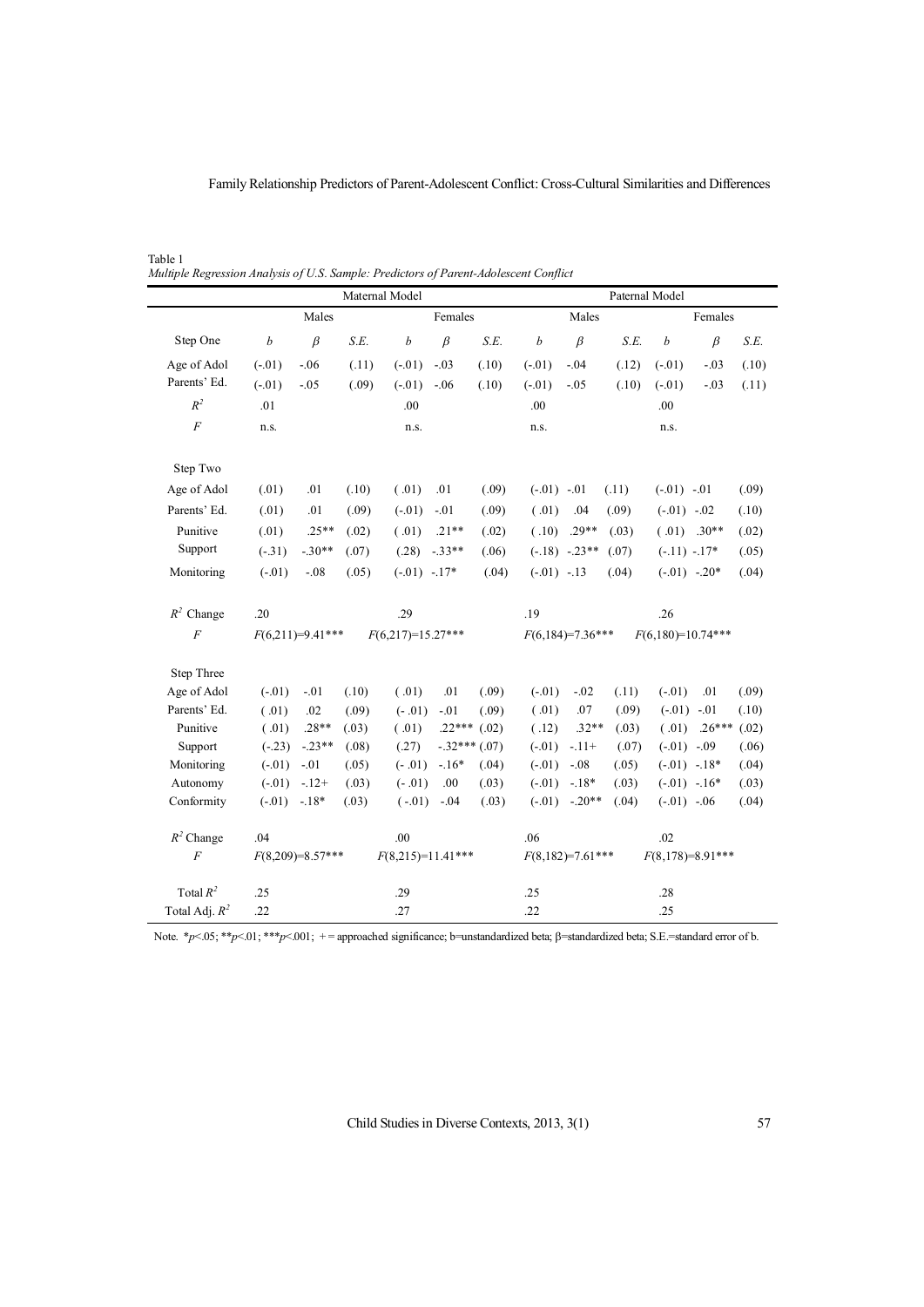Table 2 *0XOB5HJUHV*<br> *Multiple Regression Analysis of Chinese Sample: Predictors of Parent-Adolescent Conflict* 

|                          |                   |                    |       | Maternal Model     |                    |               | Paternal Model    |                    |       |                    |                     |       |  |  |
|--------------------------|-------------------|--------------------|-------|--------------------|--------------------|---------------|-------------------|--------------------|-------|--------------------|---------------------|-------|--|--|
|                          |                   | Males              |       | Females            |                    |               | Males             |                    |       | Females            |                     |       |  |  |
| Step One                 | $\boldsymbol{b}$  | $\beta$            | S.E.  | $\boldsymbol{b}$   | $\beta$            | S.E.          | b                 | $\beta$            | S.E.  | b                  | $\beta$             | S.E.  |  |  |
| Age of Adolescent        | (.24)             | $.22**$            | (.07) | (.10)              | .12                | (.06)         | (.24)             | $.22**$            | (.07) | (.01)              | .12                 | (.06) |  |  |
| Parents' Education       | $(-.22) -12$      |                    | (.17) | $(-.02)$ -.02      |                    | (.11)         | $(-.22) -12$      |                    | (.17) | $(-.02)$           | $-.02$              | (.11) |  |  |
| $R^2$                    | .06               |                    |       | .01                |                    |               | .06               |                    |       | .01                |                     |       |  |  |
| $\boldsymbol{F}$         | $F(3,204)=4.65**$ |                    |       | n.s.               |                    |               | $F(3,204)=4.65**$ |                    |       | n.s.               |                     |       |  |  |
| Step Two                 |                   |                    |       |                    |                    |               |                   |                    |       |                    |                     |       |  |  |
| Age of Adolescent        | (.25)             | $.23***$           | (.07) | (.11)              | $.13*$             | (.06)         | (.26)             | $.24***$           | (.07) | (.09)              | .11                 | (.06) |  |  |
| <b>Parents Education</b> | $(-.31) - 17*$    |                    | (.16) | (.01)              | $-.01$             | (.10)         | $(-.23)$          | $-.12$             | (.16) | (.04)              | .03                 | (.10) |  |  |
| Punitiveness             | (.07)             | $.32***$           | (.01) | (.06)              | $.28***$           | (.01)         | (.06)             | $.26***$           | (.02) | (.05)              | $.27***$            | (.01) |  |  |
| Support                  | $(-.09) -16*$     |                    | (.04) | $(-.03)$ $-.07$    |                    | (.03)         | $(-.08)$          | $-.14*$            | (.04) | $(-.05)$           | $-.13*$             | (.03) |  |  |
| Monitoring               | $(-.03) -.08$     |                    | (.02) | $(-.03) -12$       |                    | (.02)         | $(-.03)$          | $-.07$             | (.02) | $(-.02)$           | $-.07$              | (.02) |  |  |
| $R^2$ Change             | .15               |                    |       | .11                |                    |               | .10               |                    |       | .12                |                     |       |  |  |
| $\overline{F}$           |                   | $F(6,201)=9.22***$ |       | $F(6,214)=4.69***$ |                    |               | $F(6,201)=6.44**$ |                    |       | $F(6,214)=5.34***$ |                     |       |  |  |
| Step Three               |                   |                    |       |                    |                    |               |                   |                    |       |                    |                     |       |  |  |
| Age of Adolescent        | (.26)             | $.24***$           | (.07) | (.01)              | .11                | (.06)         | (.27)             | $.25***$           | (.07) | (.08)              | .09                 | (.06) |  |  |
| Parents' Education       | $(-.29)$          | $-.15*$            | (.15) | (.01)              | .01                | (.10)         | $(-.19)$          | $-.10$             | (.15) | (.05)              | .04                 | (.10) |  |  |
| Punitiveness             | (.06)             | $.30***$           | (.01) | (.06)              |                    | $.28***(.01)$ | (.05)             | $.24***$           | (.01) | (.05)              | $.27***$            | (.01) |  |  |
| Support                  | $(-.05)$          | $-.09$             | (.04) | $(-.02)$           | $-.04$             | (.03)         | $(-.03)$          | $-.05$             | (.04) | $(-.04)$           | $-.11$              | (.03) |  |  |
| Monitoring               | $(-.01)$          | $-.04$             | (.02) | $(-.02)$           | $-.08$             | (.02)         | $(-.01)$          | $-.03$             | (.02) | $(-.01)$           | $-0.05$             | (.02) |  |  |
| Autonomy                 | $(-.06)$          | $-16*$             | (.03) | $(-.01)$           | $-.01$             | (.02)         | $(-.07)$          | $-.17*$            | (.03) | $(-.01)$           | $-.02$              | (.02) |  |  |
| Conformity               | $(-.10)$          | $-.19**$           | (.03) |                    | $(-.06) -16*$      | (.03)         | $(-.11)$          | $-.21**$           | (.03) | $(-.04)$           | $-.12$              | (.02) |  |  |
| $R^2$ Change             | .06               |                    |       | .02                |                    |               | .07               |                    |       | .01                |                     |       |  |  |
| $\cal F$                 |                   | $F(8,199)=9.37***$ |       |                    | $F(8,212)=4.26***$ |               |                   | $F(8,199)=7.58***$ |       |                    | $F(8,212)=4.409***$ |       |  |  |
| Total $R^2$              | .27               |                    |       | .14                |                    |               | .23               |                    |       | .14                |                     |       |  |  |
| Total Adjusted $R^2$     | .24               |                    |       | .11                |                    |               | .20               |                    |       | .11                |                     |       |  |  |

Note.  $*_{p}$ <.05;  $*_{p}$ <.01;  $*_{p}$ <.001; b=unstandardized beta;  $\beta$ =standardized beta; S.E.=standard error of b.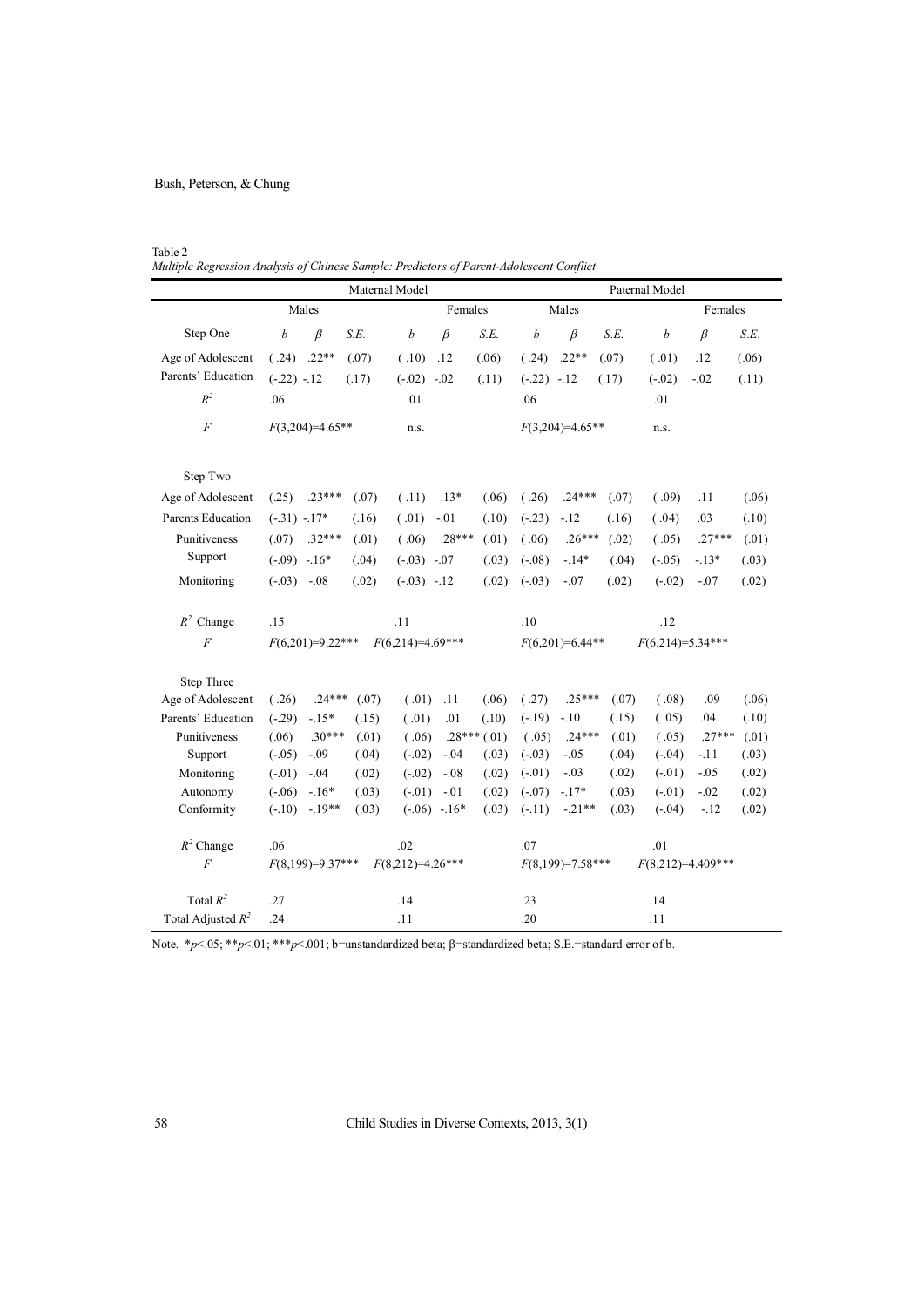Family Relationship Predictors of Parent-Adolescent Conflict: Cross-Cultural Similarities and Differences

Table 3 *Multiple Regression Analysis of Russian Sample: Predictors of Parent-Adolescent Conflict* 

|                      |                                           |         |                   | Maternal Model |                 |               | Paternal Model                            |           |       |                  |                    |       |  |
|----------------------|-------------------------------------------|---------|-------------------|----------------|-----------------|---------------|-------------------------------------------|-----------|-------|------------------|--------------------|-------|--|
|                      | Males                                     |         |                   | Females        |                 |               | Males                                     |           |       | Females          |                    |       |  |
| Step One             | $\boldsymbol{b}$                          | $\beta$ | S.E.              | b              | $\beta$         | S.E.          | b                                         | $\beta$   | S.E.  | $\boldsymbol{b}$ | $\beta$            | S.E.  |  |
| Age of Adolescent    | (.14)                                     | .02     | (.14)             | $(-.05)$       | $-.03$          | (.11)         | $(-.01)$                                  | $-.01$    | (.15) | $(-.03)$         | $-.02$             | (.12) |  |
| Parents' Education   | $(.09)$ .08                               |         | (.11)             | (.05)          | .03             | (.09)         | (.08)                                     | .06       | (.12) | (.04)            | .03                | (.10) |  |
| $R^2$                | .01                                       |         |                   | .00            |                 |               | .02                                       |           |       | .00              |                    |       |  |
| $\cal F$             | n.s.                                      |         |                   | n.s.           |                 |               | n.s.                                      |           |       | n.s.             |                    |       |  |
| Step Two             |                                           |         |                   |                |                 |               |                                           |           |       |                  |                    |       |  |
| Age of Adolescent    | (.01)                                     | .00     | (.13)             | $(-.02)$       | $-.01$          | (.09)         | (.01)                                     | .01       | (.14) |                  | $(-0.03) -0.02$    | (.11) |  |
| Parents' Education   | (.08)                                     | .06     | (.10)             | (.06)          | .05             | (.08)         | (.05)                                     | .04       | (.11) | (.01)            | .08                | (.09) |  |
| Punitiveness         | (.09)                                     |         | $.24***$<br>(.03) | (.13)          | $.34***$        | (.02)         | (.12)                                     | $.29***$  | (.03) | (.13)            | $.32***$           | (.03) |  |
| Support              | $(-.09)$                                  | $-08$   | (.09)             | $(-.29)$       | $-.29***$       | (.06)         | $(-.12)$                                  | $-.11$    | (.09) | $(-.25)$         | $-.27***$          | (.06) |  |
| Monitoring           | $(-.27)$                                  |         | $-.37***$ (.05)   |                | $(-0.06) -0.09$ | (.04)         | $(-.26)$                                  | $-.34***$ | (.06) | $(-0.03)$        | $-.04$             | (.05) |  |
| $R^2$ Change         | .20                                       |         |                   | 30             |                 |               | .20                                       |           |       | .24              |                    |       |  |
| $\cal F$             | $F(6,171)=7.86*** F(6,243)=17.78***$      |         |                   |                |                 |               | $F(6,216)=11.28***$<br>$F(6,157)=7.36***$ |           |       |                  |                    |       |  |
| Step Three           |                                           |         |                   |                |                 |               |                                           |           |       |                  |                    |       |  |
| Age of Adolescent    | $(-.03)$                                  | $-.01$  | (.13)             | $(-.04)$       | $-.02$          | (.10)         | $(-.02)$                                  | $-.01$    | (.14) | $(-.02)$         | $-.01$             | (.11) |  |
| Parents' Education   | (.10)                                     | .08     | (.10)             | (.06)          | .04             | (.08)         | (.08)                                     | .06       | (.11) | (.11)            | .08                | (.09) |  |
| Punitiveness         | (.11)                                     |         | $.28***(.03)$     | (.14)          |                 | $.36***(.03)$ | (.13)                                     | $.32***$  | (.04) | (.13)            | $.32***$           | (.03) |  |
| Support              | $(-.06)$                                  | $-.05$  | (.09)             | $(-.28)$       |                 | $-.28***(07)$ | $(-.08)$                                  | $-.08$    | (.09) |                  | $(-.22)$ $-.24***$ | (.07) |  |
| Monitoring           | $(-.23)$                                  |         | $-.31***$ (.06)   |                | $(-.03) -05$    | (.04)         | $(-.21)$                                  | $-.28**$  | (.06) | $(-.01)$ $-.02$  |                    | (.05) |  |
| Autonomy             | $(-.02)$                                  | $-.05$  | (.04)             |                | $(-.01) -02$    | (.03)         | $(-.03)$                                  | $-.06$    | (.04) | $(-.04)$ $-.09$  |                    | (.03) |  |
| Conformity           | $(-.10)$                                  | $-.18*$ | (.04)             |                | $(-.08) -11$    | (.04)         | $(-.11)$                                  | $-.20*$   | (.05) | $(-.05) -.07$    |                    | (.04) |  |
| $R^2$ Change         | .03                                       |         |                   | .02            |                 |               | .03                                       |           |       | .01              |                    |       |  |
| $\overline{F}$       | $F(8,169)=6.79***$<br>$F(8,241)=13.81***$ |         |                   |                |                 |               | $F(8,155)=6.43***$<br>$F(8,214)=8.89***$  |           |       |                  |                    |       |  |
| Total $R^2$          | .24                                       |         |                   | .32            |                 |               | .25                                       |           |       | .25              |                    |       |  |
| Total Adjusted $R^2$ | .21                                       |         |                   | .29            |                 |               | .21                                       |           |       | .22              |                    |       |  |

Note.  $\binom{1}{2}$   $\leq$  05;  $\binom{1}{2}$   $\leq$  1;  $\binom{1}{2}$   $\leq$  001; b=unstandardized beta;  $\beta$ =standardized beta; S.E.=standard error of b.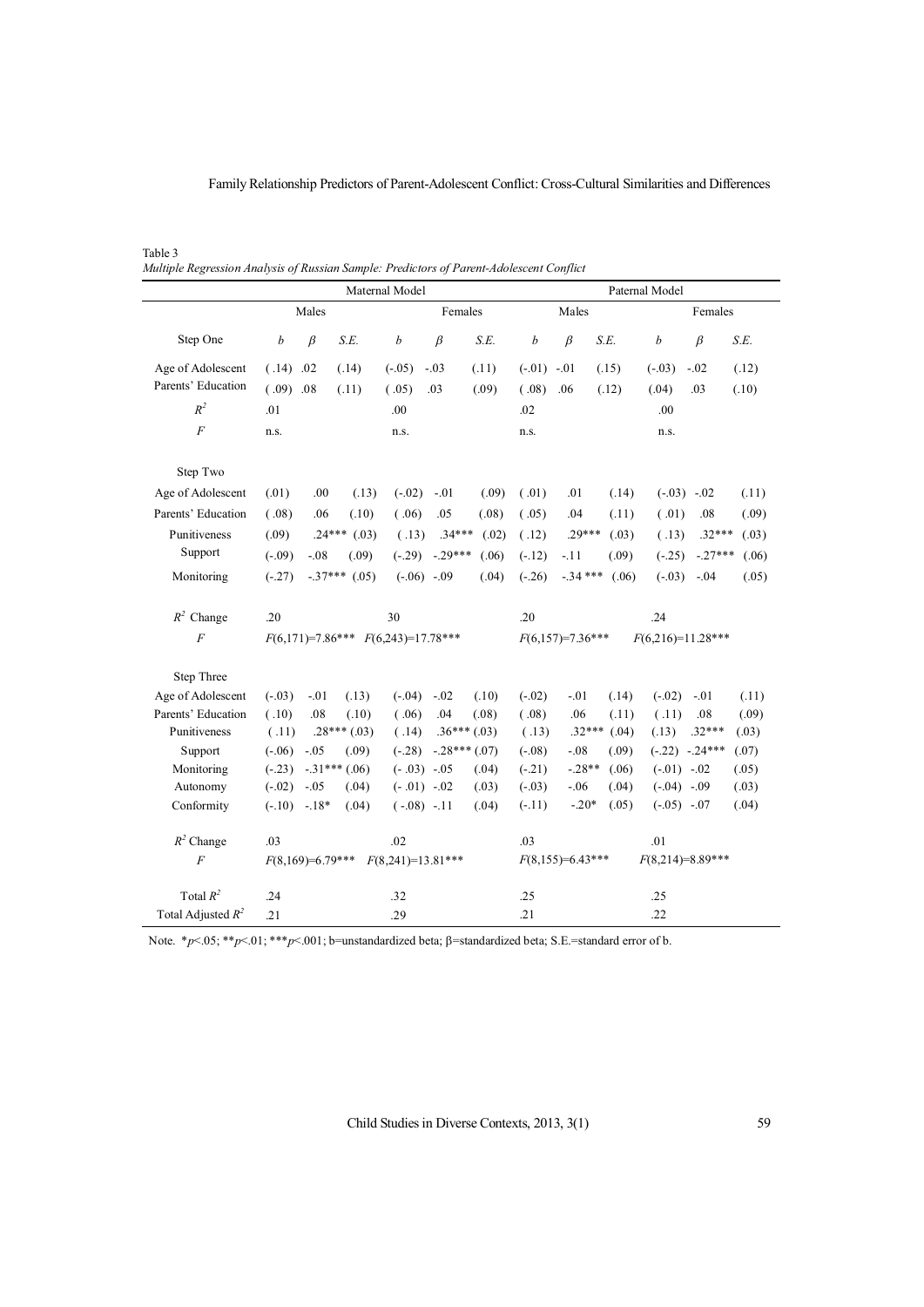## **Results**

The assessment of the results for model effects indicates that step 2 in all the multiple regression models (involving the entry of the variables punitiveness, support, and monitoring) accounted for most of the explained variance in parentadolescent conflict. This was followed in succession by step 3 (involving the entry of autonomy from mothers/fathers and conformity to the expectations of mothers/fathers) and step 1 (involving the entry of parents' education and adolescents' age) in terms percentage of variance explained (see  $\mathbb{R}^2$  changes in Tables 1-3)

# **U.S. sample**

Findings for parental support were mostly consistent with Hypothesis 1 for the U.S. sample by demonstrating negative predictors of (or inhibited) parent-adolescent conflict in three of the four gender-of-parent/gender-of-adolescent dyads and approached significance in the fourth parent-adolescent dyad (i.e., fathers' support predicting parent-adolescent conflict with boys) (see Table 1). Moreover, partially consistent with Hypothesis 1 were findings that mothers' and fathers' monitoring behavior were negative predictors of (or inhibited) parent-adolescent conflict with daughters but demonstrated nonsignificant coefficients in reference to parentadolescent conflict with sons (see Table 1). In contrast, the opposite pattern of partial confirmation resulted for Hypothesis 4 involving adolescent autonomy from parents as a potential predictor of parent-adolescent conflict. Specifically, this hypothesized relationship for the U.S. sample demonstrated negative relationships with (or inhibited) conflict with boys (i.e., autonomy from fathers was a negative predictor of conflict with boys but autonomy from mothers only closely approached significance as a negative predictor of conflict with boys) but was nonsignificant in reference to conflict with girls (see Table 1). Results for parental punitiveness, in turn, provided strong confirmation of Hypothesis 2 within the U.S. sample, by demonstrating consistent positive predictions in reference to (or increased) parentadolescent conflict in all four of the gender-ofparent/gender-of-adolescent dyads. Other exploratory tests for the U.S. sample, conformity to mothers' and fathers' expectations as predictor of parent-adolescent conflict, was a significant negative predictor of (or inhibited) conflict with boys but was nonsignificant for conflict with girls(see Table 1).

In summary, results in the U.S. sample indicated that parental support functions to inhibit parent-adolescent conflict fairly consistently across all the parent-adolescent dyads, whereas parental monitoring inhibits parental conflict with girls but was not significant for conflict with boys. Adolescent autonomy functioned to inhibit parent-adolescent conflict with boys but was not significant for girls. Parental punitiveness, in turn, operated consistently to increase parent-adolescent conflict in all the parent-adolescent dyads, whereas conformity to parents' expectations inhibited conflict with boys but was not significant for girls. Besides the consistent results for parental support and punitiveness, therefore, parental monitoring, adolescent autonomy from parents, and conformity to parents' expectations demonstrated gender-of-adolescent differences.

## **Chinese sample**

Findings for parental support in the Chinese sample provided only limited support for Hypothesis 1 because only one of four genderof-parent/gender-of-adolescent dyads (i.e., mothers' support as a predictor of reduced parent-conflict with girls) demonstrated a significant negative prediction in reference to parent-adolescent conflict (see Table 2). Moreover, results for parental monitoring provided no support for Hypothesis 1 by failing to predict parent-adolescent conflict within any of the parent-adolescent dyads (see Table 2). An exploratory prediction in the Chinese sample, in turn, adolescent autonomy from parents, demonstrated the same pattern that appeared in the U.S. sample by being a negative predictor of (or inhibited) parent-adolescent conflict with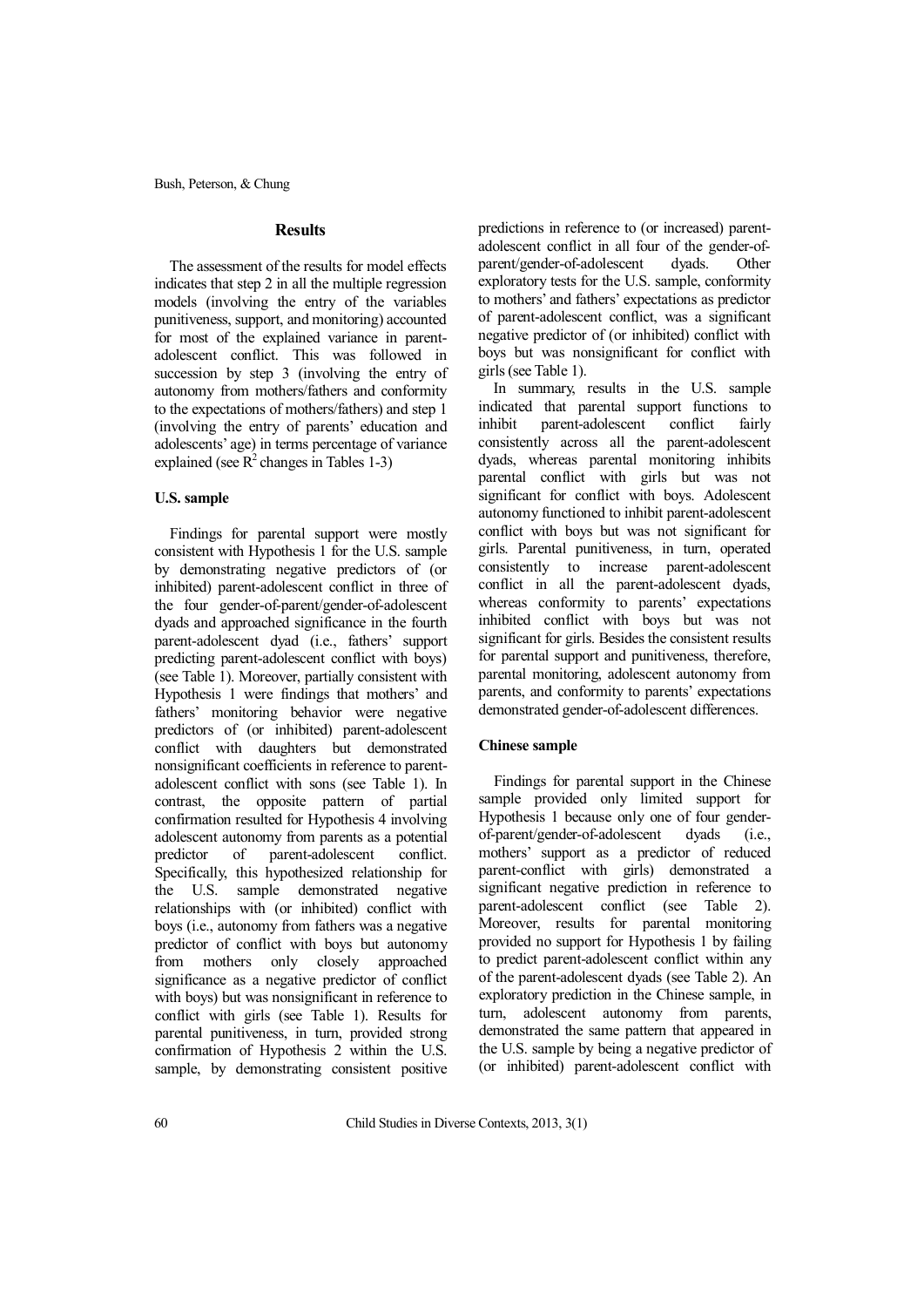boys but was nonsignificant in reference to girls (see Table 2). Similar to findings from the U.S. sample, in turn, results for parental punitiveness in the Chinese sample provided strong confirmation for Hypothesis 2 by demonstrating consistent positive predictions in reference to (or fostered) parent-adolescent conflict within all four of the gender-of-parent/gender-of-adolescent dyads (see Table 2). Yet another similarity with the U.S. results were findings in the Chinese sample that conformity to mothers' and fathers' expectations were significant negative predictors of (or inhibited) conflict with boys but were nonsignificant predictors of conflict with girls (see Table 2). Finally, two of the sociodemograhic variables, age of adolescent and parents' educational attainment, were significant predictors of parent-adolescent conflict, with age of adolescent for boys being a positive predictor and fathers' education for boys being a negative predictor of parent-adolescent conflict.

In summary, results for the Chinese sample indicated that parental support has only limited consequence and monitoring has no influence on parent-adolescent conflict. Similar to results for the U.S., both adolescent autonomy from parents and conformity to parents' expectations functioned to inhibit parent-adolescent conflict with boys but were not significant for girls. Another similarity with the U.S. pattern was the fact that parental punitiveness operated consistently to foster parent-adolescent conflict in all of the parent-adolescent dyads. Moreover, a significant result for the age of adolescent variable indicated that, as Chinese boys become older, parent-adolescent conflict will increase. Finally, another result is that, as fathers' educational attainment increases, boys' will engage in less conflict with their parents. Once again, parental monitoring, adolescent autonomy from parents, and conformity to parents' expectations within the Chinese sample demonstrated gender-of-adolescent differences in patterns comparable to the U.S. sample.

# **Russian sample**

Hypothesis 1 was provided only partial

confirmation in the Russian sample because mothers' and fathers' support were negative predictors of (or inhibited) mothers' and fathers' conflict with daughters but were nonsignificant in reference to predicting conflict with sons (see Table 3).

In contrast, findings for mothers' and fathers' monitoring provided only partial confirmation for Hypothesis 1 by being a significant negative predictor of (or inhibited) parent-adolescent conflict for boys (see Table 1). Similar to results for the U.S. and China, in turn, substantial support was provided for Hypothesis 2 because parental punitiveness was a significant positive predictor of (or fostered) parent-adolescent conflict across all the gender-of-parent/genderof-adolescent combinations. Yet another similarity with the U.S. and Chinese results were exploratory findings in the Russian sample indicating that conformity to mothers' and fathers' expectations were significant negative predictors of (or inhibited) parent-youth conflict with boys but not with girls (see Table 2). Finally, in an exploratory analysis for the Russian sample, parental autonomy failed to predict parentadolescent conflict within any of the parentyouth dyads.

In summary, results for the Russian sample provided some unique patterns of prediction, including the fact that parental support functions to inhibit parent-adolescent conflict with girls but not with boys. Moreover, parental monitoring has the opposite influence based on gender-ofadolescent influences by managing parent-youth conflict for boys but not for girls.

Another pattern in the Russian sample that differed from the U.S. and Chinese samples was that autonomy from parents failed to influence parent-adolescent conflict in any of the genderof-parent/gender-of-adolescent dyads. However, similar to results for the U.S. and China, parental punitiveness operated consistently to foster parent-adolescent conflict in all the Russian parent-adolescent dyads. Finally, also similar to the U.S. and China, adolescent conformity to mothers' and fathers' expectations in Russia functioned to inhibit parent-adolescent conflict with boys but was not a significant predictor for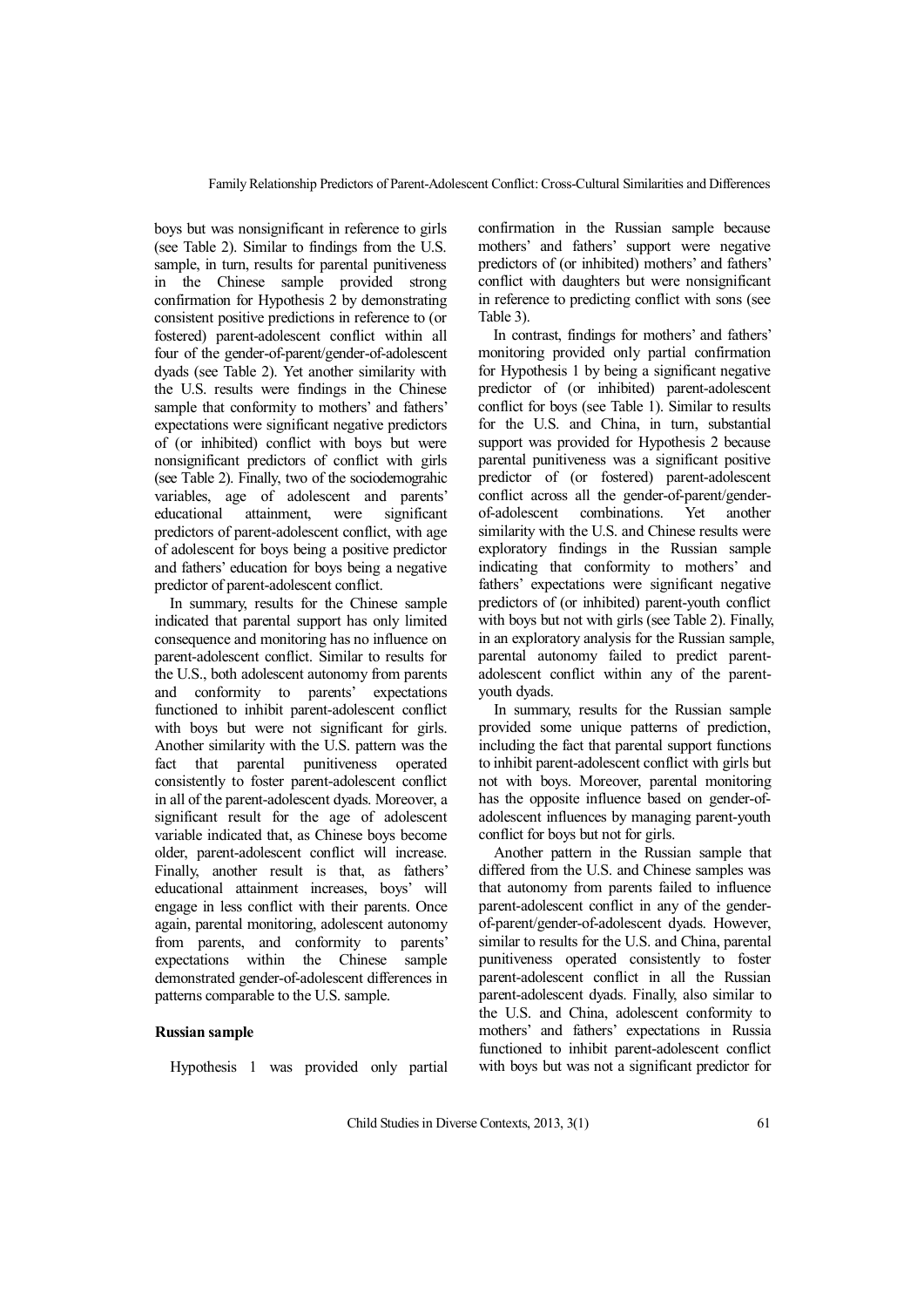conflict with girls. In the case of the Russian sample, therefore, parental support demonstrated gender-of adolescent differences that varied for China and the United States, but conformity to parents' expectations in Russia demonstrated gender-of-adolescent differences in patterns comparable to the U.S. and China samples.

# **Discussion**

This study revealed patterns of relationship predictors for parent-adolescent conflict within three cultures that are more complex than are often acknowledge by advocates of crosscultural universality within parent-adolescent relationships.

Beliefs that general orientations like individualism or collectivism are (1) each associated with distinct cultures and will encourage corresponding patterns of managing parent-adolescent conflict, probably underestimates the role of cultural diversity as a means of fostering variation in socialization processes.

Parents in collectivist cultures (e.g., China and Russia) have often been viewed, for example, as simply fostering social traits such as interdependence and connectedness with others to manage parent-youth conflict. In contrast, parents in individualistic cultures (e.g., The U.S.) are seen as emphasizing autonomy and personal agency (e.g., Lam, 1997; Triandis, 1995) to manage parent-youth conflict. However, as our findings indicate, components of individualism and collectivism probably become translated into socialization processes at the parent-adolescent level of analysis in much more complex ways than has been originally thought. That is, individualism and collectivism do not appear to become manifest in the socialization process to manage parent-adolescent conflict in terms welldefined polar opposites located in different societies, but in contrast, both of these value complexes appear to operate in a variety of ways within the socialization processes of the same cultures (Bush, 2000; Kagitcibasi, 1994; Peterson et al., 2005; Tamis-LeMonda et al., 2008; Triandis, 1995). Instead, parents from all or most cultures are likely to demonstrate some aspects of both of these general value complexes to manage conflict, regardless what the dominant value orientation of a culture may be (Bugenthal & Grusec, 2006; Bush, 2000; Collins & Steinberg, 2006; Kagitcibasi, 1994; Yau & Smetana, 1996, 2003). This combined influence of individualism and collectivism is clearly evident in aspects of the present findings, which indicate that both autonomy from parents' (a relationship aspect of individualism) and conformity to parents' expectations (a relationship aspect of collectivism) function to manage parent-adolescent conflict with boys, within both the U.S. and China samples.

One of the most striking patterns in this study were the cultural and gender-of-adolescent differences that became prevalent for the predictors of parent-adolescent conflict. Consistent with other cross-cultural studies (e.g., Bush, 2000), results for this study indicate that gender-of-adolescent differences are at least equal in prominence with cultural differences, with only parental punitiveness being a significant predictor across all gender-ofadolescent combinations for the three cultures.

Parental support, for example, operated to manage parent-adolescent conflict across the three cultures more consistently for adolescent girls than for boys. That is, support may foster closeness, positive emotional bonds, and trust between parents and their daughters, all of which may help to manage conflict between girls and their parents (Peterson, 2005; Rohner, 1986, 2008). Across cultures, but compared to boys, close emotional bonds or connections with parents play a greater role in managing parentadolescent conflict with girls. Moreover, the comparative importance of relationship connections for females as a means of managing conflict is consistent with classic conceptions of genderrole differences. Specifically, females are believed to place greater emphasis on relational thinking and communion within in relationships, whereas males are expected to focus more extensively on independence and self-direction in their relationships (Gore, Aseltine, & Colton, 1993).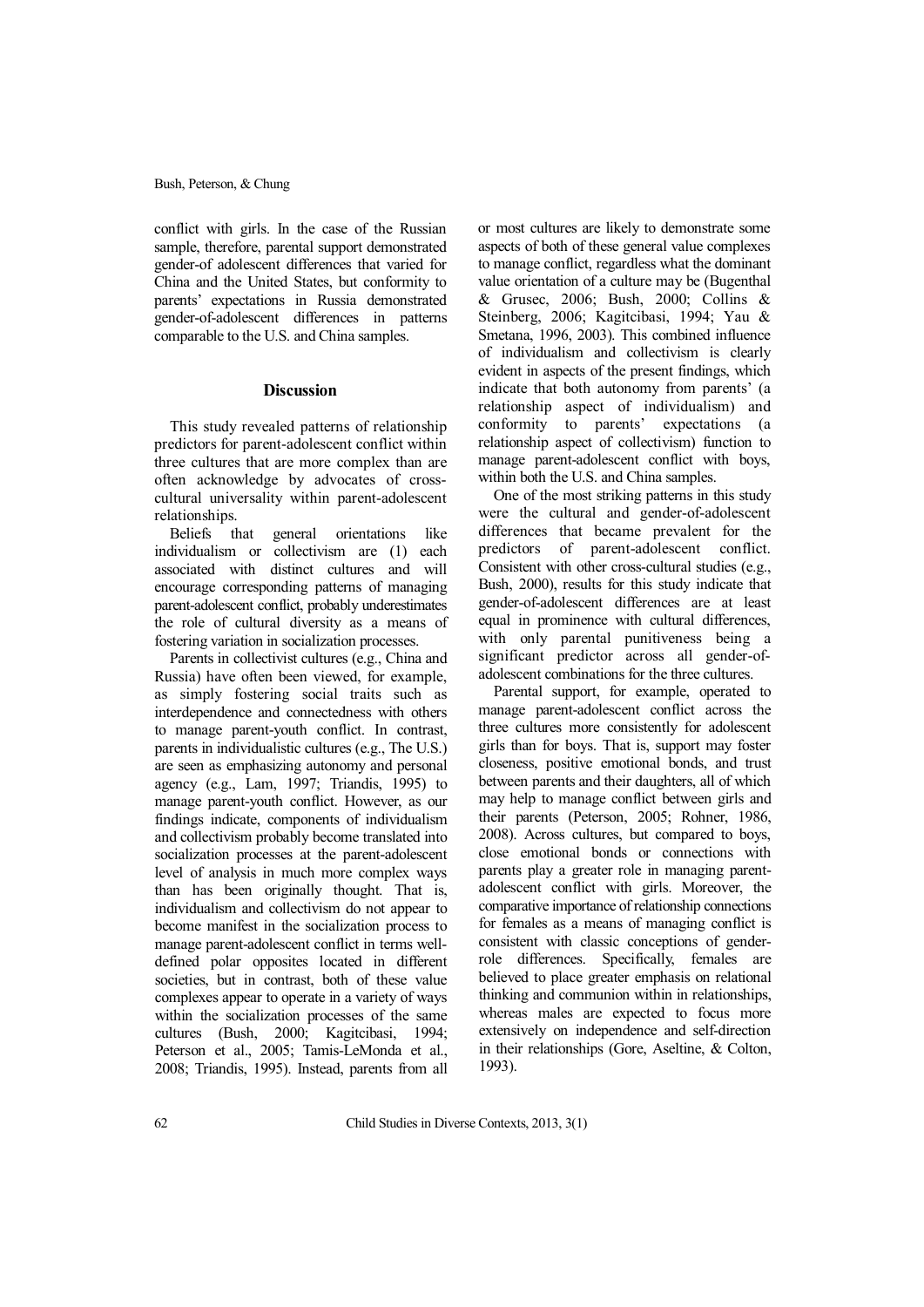Parental support also demonstrated substantial cultural differences in managing parentadolescent conflict across the three cultures. The U.S. sample demonstrated the most consistent role for parental support in managing conflict for both male and female adolescents, with the Russian sample being second in terms of the influence of support (but for females only), followed by the Chinese sample with the most attenuated role for parental support in conflict management. These predictive variations suggest that parental support may be differentially emphasized across societies and may convey distinctive cultural meanings (Bush et al., 2002; Chao, 2000, 2001) that have varied consequences for managing conflict. For the Chinese sample, in particular, some observers have reported that Chinese, Chinese American, and other Asian parents are less warm (supportive) or less emotionally demonstrative toward adolescents (Bush et al., 2002, Chao, 2001; Chiu, 1987; Stevenson, Chen, & Lee, 1992; Wu, 1996). One possibility is that Chinese parents convey supportiveness differently, not as emotional demonstrativeness, like in western cultures, but more as care and concern that becomes evident through other aspects of he parent-youth relationship (Chao, 2000).

Parental monitoring also demonstrated cultural and gender-of-parent differences as a predictor of parent-adolescent conflict. Specifically, this form of parental supervision refers to efforts by parents to become aware of and manage their teenager's schedules, peer associations, activities, and physical whereabouts. Successful monitoring implies that parents must maintain a clear set of rules about the time that adolescents should be home, when they should return from peer activities, with whom they may associate, and places where the young are forbidden to go. The primary role of parental monitoring, therefore, is to apply a comparatively fair, non-arbitrary form of control designed to prevent the drift of teenagers toward problematic peer relationships, risk behavior, and deviant activities (Barber, Olson, & Shagle, 1994; Fuligni & Eccles, 1993; Racz & McMahon, 2011, Small, 1990). These findings suggest that adolescent girls in the U.S.

and adolescent boys in Russia may recognize the appropriateness of parental monitoring and are less inclined to engage in conflict with their elders over parents' efforts to control or manage their behavior. Perceived risks may vary across cultures and male and female adolescents may differ in the extent to which they recognize and attend to these threats. Consequently, the efficacy of parental monitoring, as a means of managing conflict, will be greatest in those cultures where the perceived risks are the greatest and by those adolescents (males or females) who feel most threatened by circumstances in their social environments (Pipher, 1994; Stetsenko, 2002). An important topic for future research is to examine what specific risks are recognized by adolescent boys in Russia and by adolescent girls in the Unites States that may legitimize the use of parental monitoring to manage parent-adolescent conflict. Greater insight will then be provided into why these adolescents appear to view their parents' monitoring behavior as being particularly justified to an extent that conflict with parents is managed.

Gender-of adolescent differences also were clearly prevalent for conformity to parents as a predictor of parent-adolescent conflict. Across the three cultures, conforming to the expectations of parents helped to manage parent-adolescent conflict with boys but not with girls. This suggests that, compared to adolescent girls, adolescent boys may need to perceive that parents are communicating rules and expectations to them clearly. Compared to the experiences of girls, many sources of gender-role socialization for boys within a variety of societies often emphasize greater assertiveness and autonomy, which may, in turn, create greater tendencies for males to challenge their parents and engage in conflict with them. In contrast, girls often face more concerted social expectations from a variety of sources in the larger society for relationship communion and compliance with conventional social circumstances (Fuligni, 1998; Feldman & Rosenthal, 1990; Helgeson, 1994). Consequently, parents may need to place greater constraints on boys, probably in ways that emphasize firm but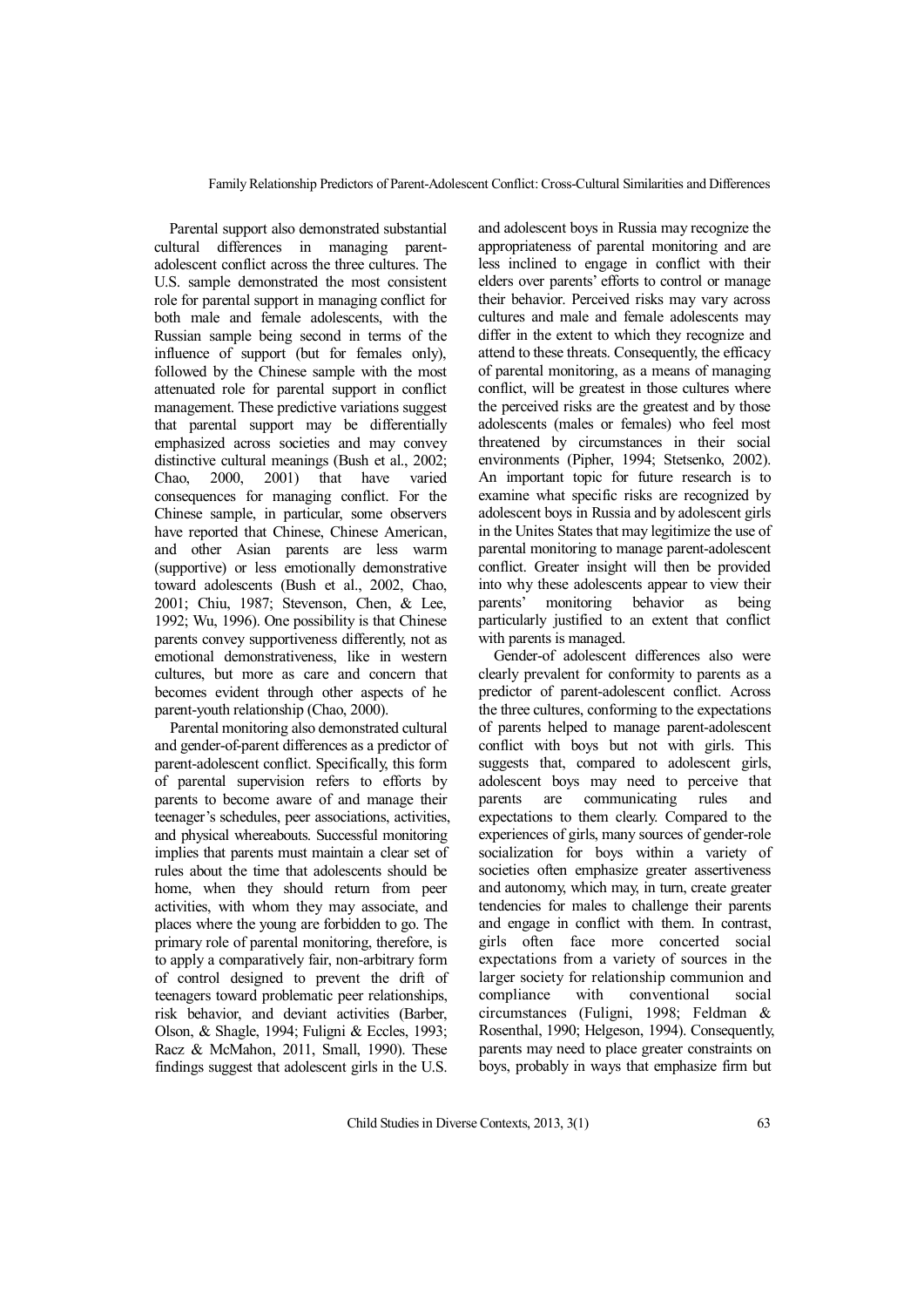not harsh control, particularly if they wish to manage the potential for conflicts with boys.

The one consistent finding across the three cultures and gender comparisons was that parental punitiveness functioned to increase parent-adolescent conflict. Parental punitiveness refers to the use of excessive force through arbitrary verbal or physical attempts which are intended to impose the will of parents on their young (Peterson & Rollins, 1987). Physical or verbal punitiveness often leads to hostile feelings, resistance, and tendencies by teenagers to reject parental authority over the long-term (Baumrind et al., 2010; Rollins & Thomas, 1979; Turner & Finkelhor, 1996). Other research indicates that children and adolescents often respond to parents' punitive behavior by "counterattacking" and escalating parent-adolescent conflict with their own forms of punitive behavior (Granic & Patterson, 2006). Parental punitiveness appears to act as kind of kindling that both ignites and exacerbates parent-adolescent conflict across the three cultures examined in this study.

An interesting finding for one of the sociodemographic/control variables in the Chinese sample was the positive relationship between age of adolescent and perceptions of conflict with parents, which indicated that parent-youth conflict increases with the age of adolescents. This finding for age and parentadolescent conflict is contrary to the overall conclusions in the Western research suggesting that parent-adolescent conflicts increase in intensity from early to middle adolescence and then levels off in late adolescence (e.g., Laursen, Coy, & Collins, 1998). Such a conflicting finding is better understood, however, if the age of the current sample (e.g., middle adolescence) is considered. Moreover, it has been increasingly recognized that the typical pattern for Chinese adolescents to attain autonomy from parents often occurs at a later time than for European American youth (e.g., Fuligni, 1998). Moreover, this relationship between age and parentadolescent conflict is consistent with results from a study by Fuligni (1998) involving Chinese Americans in which tenth graders reported higher frequencies of disagreements with parents than students who were in the sixth and eighth grades (Fuligni, 1998).

Another finding unique to the Chinese sample was the significant negative relationship between parents' educational attainment and boy's perceptions of conflict with parents. This finding indicates that having parents with higher levels of education appears to decrease the likelihood of conflict with parents for Chinese boys, which is consistent with findings from a study on Hong Kong and Mainland Chinese families (Yau & Smetana, 1996). Specifically, Yau and Smetana (2003) reported that, as parental education increased, the frequency of conflictual discussions and the number of conflicts declined. Perhaps educational attainment, a social outcome of great value in Chinese culture, serves to enhance parental authority, which, in turn, functions as a further break on the tendency of youth to engage in conflict with parents.

This study also demonstrated methodological limitations resulting from the use of crosssectional data and correlational analyses, which may have conceptual and methodological implications for the implied directions of influence in the research model. Specifically, this study proposed that adolescent autonomy, adolescent conformity, parental support, punitiveness, and monitoring are predictors of parent-adolescent conflict. Similar to much of the existing social science research on this and related topics, the direction of influence can never be truly established with cross-sectional data in a definitive sense. Consequently, the argument presented here about directionality was offered for heuristic value only. For example, instead of assuming that perceptions of increased parental punitiveness will predict or influence increases in parental conflict to occur, one might alternatively propose that if parents and adolescents reduce their conflict, then parents will have fewer reasons to be punitive toward teenagers. A realistic assumption, therefore, is that both of these directions of influence may apply simultaneously and a classic chicken and egg dilemma prevents precise interpretation. This dilemma concerning the reciprocal nature of such reciprocity does not diminish the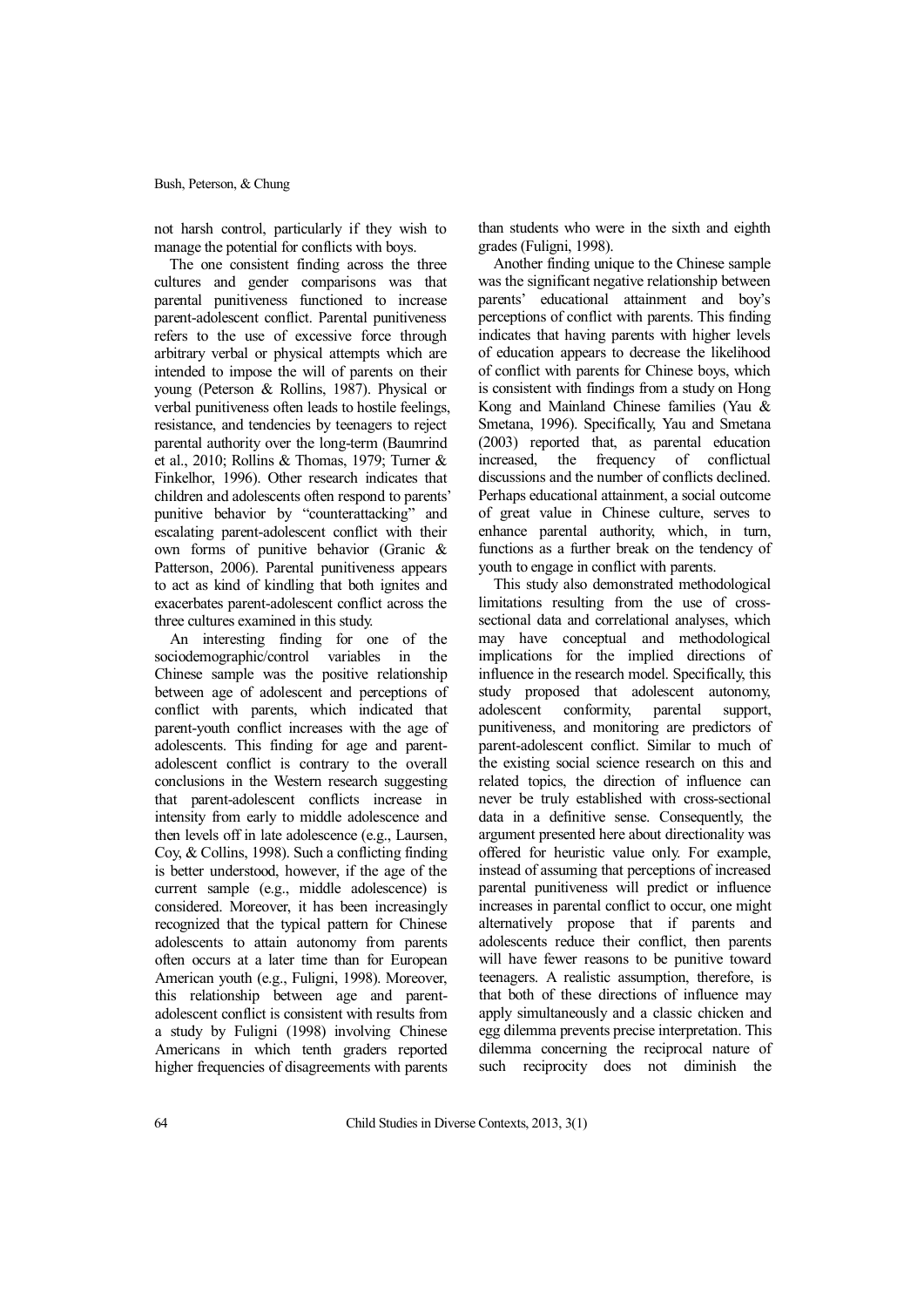FamilyRelationship Predictors of Parent-Adolescent Conflict: Cross-Cultural Similarities and Differences

importance of establishing that punitiveness and parent-adolescent conflict may be mutually dependent (Kuczynski & Parkin, 2007; Peterson & Hann, 1999).

A final comment involves the recognition that distinguishing between the influence of culture and the influence of gender roles is difficult, but important to consider (c.f., Yau & Smetana, 2003). Perhaps the most likely resolution of this issue is that each cultural context defines the nature of gender-role distinctions along traditional versus less gender-differentiated patterns. Thus, if we are to understand the meaning of cross-cultural research findings, we must learn more about how cultural definitions of gender roles functions to influence the socialization process and the potential for parentadolescent conflict in a great variety of socialcultural settings.

#### **References**

- Arnett, J. J. (1995). Broad and narrow socialization: The family in the context of cultural theory. *Journal of Marriage and the Family, 54*, 339-373.
- Barber, B. K. (1994). Cultural, family, and personal contexts of parent-adolescent conflict. *Journal of Marriage and the Family, 56,* 375- 386.
- Barber, B. K., Olsen, J. E., & Shagle, S. C. (1994). Associations between parental psychological and behavioral control and youth internalized and externalized behaviors. *Child Development, 65*, 1120-1136.
- Baumrind, D. (1991). Effective parenting during the early adolescent transition. In P. A. Cowan & M. Hetherington (Eds.), *Family transitions* (pp.111-163). Hillsdale, NJ: Lawrence Erlbaum.
- Baumrind, D., Larzelere, R. E., & Owens, E. B. (2010). Effects of preschool parents' power assertive patterns and practices on adolescent development. *Parenting: Science & Practice*, *10*(3), 157-201.
- Blos, P. (1979). *The adolescent passage*. New York: International Universities Press.
- Bronfenbrenner, U. (1972). *Two worlds of childhood: U.S. and U.S.S.R*. New York: Simon & Schuster.
- Bugental, D. P., & Grusec, J. (2006). Socialization processes. In N. Eisenberg (Ed.), *Handbook of child psychology, Vol. 3: Social, emotional, and personality development* (pp. 366-428). Hoboken, NJ: John Wiley and Sons.
- Bush, K. R. (2000). Separatedness and connectedness in parent-adolescent relationships: The impact on adolescent selfesteem among Chinese and European-American families*. Marriage and Family Review, 30*(1/2), 153-178.
- Bush, K. R., & Peterson, G. W. (2013). Parentchild relations in diverse contexts. In G. W. Peterson & K. R. Bush (Eds.), *Handbook of Marriage and the Family, 3 rdEdition* (pp. 275- 302). NewYork: Springer.
- Bush, K. R., Peterson, G. W., Cobas, J., & Supple, A. J. (2002). Adolescents' perceptions of parental behaviors as predictors of adolescent self-esteem in mainland China. *Sociological Inquiry, 72* (4), 503-526.
- Chao, R. K. (1994). Beyond parental control and authoritarian parenting style: Understanding Chinese parenting through the cultural notion of training. *Child Development, 65*, 1111-1119.
- Chao, R. K. (2000). Cultural explanations for the role of parenting in the school success of Asian-American children. In R. Taylor & M. C. Wang (Eds.), *Resilience across contexts: Family, work, culture, and community* (pp. 333-363). Temple University: Center for Research in Human Development.
- Chao, R. K. (2001). Extending research on the consequences of parenting style for Chinese Americans and European Americans. *Child Development, 72*, 1832-1843.
- Chen-Gaddini, M. (2012). Chinese mothers and adolescents' views of authority and autonomy: A study of parent-adolescent conflict in urban and rural China. *Child Development, 83*(6), 1846-1852.
- Chiu, L. H. (1987). Child-rearing attitudes of Chinese, Chinese-American, and Anglo-American mothers. *International Journal of Psychology, 22*, 409-419.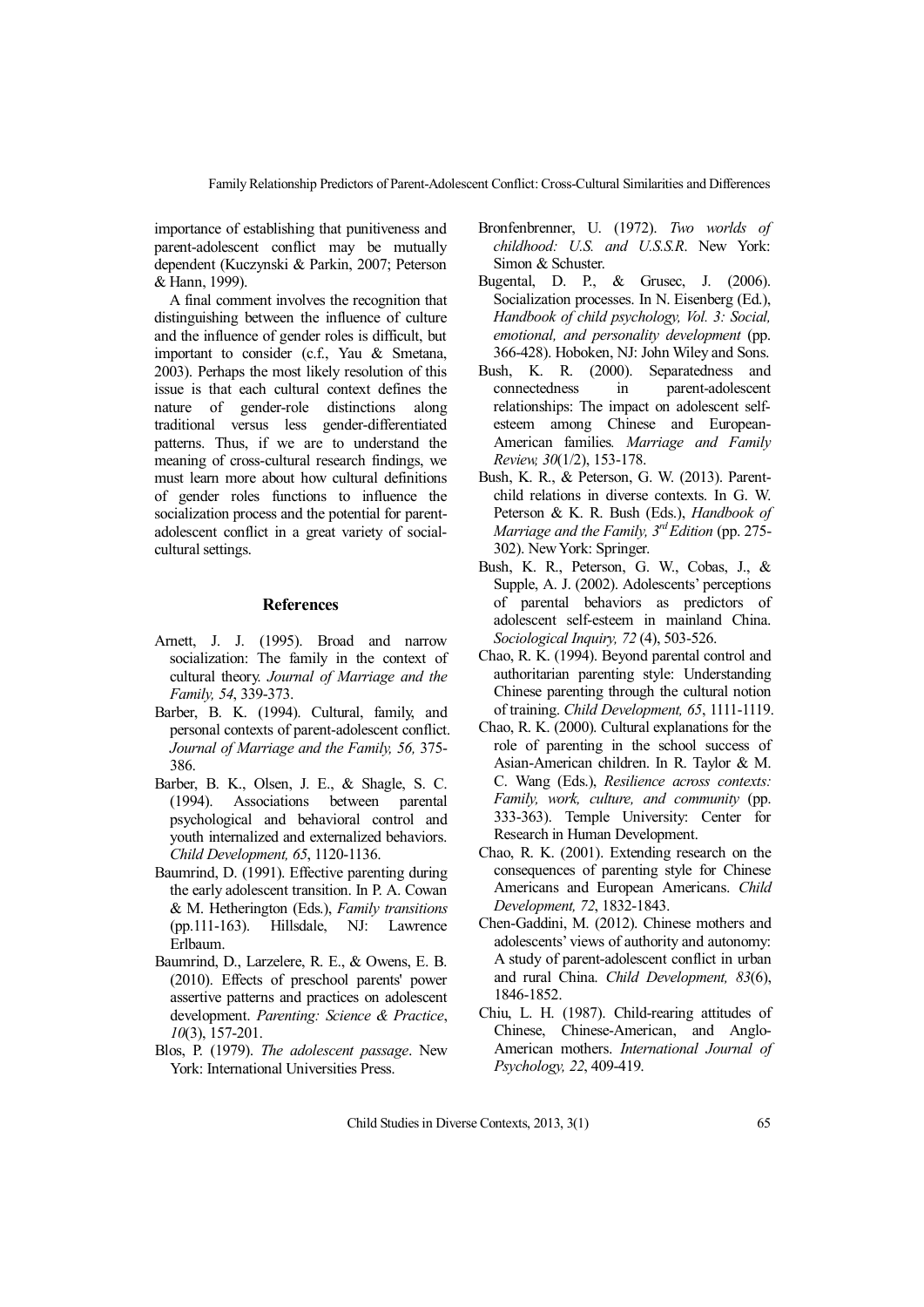- Cheng, S. T., & Hamid, P. N. (1995). An error in the use of translated scales: The Rosenberg Self-Esteem Scale for Chinese. *Perceptual and Motor Skills, 81,* 431-434.
- Chung, G. H., Flook, L., & Fuligni, A. (2009). Daily family conflict and emotional distress among adolescents from Latin America, Asian, and European backgrounds. *Developmental Psychology, 45*, 1406-1415.
- Collins, W. A., Laursen, B., Mortenson, N., & Ferreira, M. (1997). Conflict processes and transitions in parent and peer relationships: Implications for autonomy and regulation*. Journal of Adolescent Research, 12*, 178-198.
- Collins, W. A., & Steinberg, L. A. (2006). Adolescent development in interpersonal context. In N. Eisenberg (Ed.), *Handbook of child psychology, Vol. 3: Social, emotional, and personality development* (pp. 1003-1067). Hoboken, NJ: John Wiley and Sons.
- Dornbusch, S. M., Ritter, P. L., Leiderman, P. H., Roberts, D. F., & Fraleigh, M. J. (1987). The relation of parenting style to adolescent school performance. *Child Development, 56*, 326-341.
- Feldman, S. S., & Quatman, T. (1988). Factors influencing age expectations for adolescent autonomy: A study of early adolescents and parents. *Journal of Early Adolescence, 8,* 325– 343.
- Feldman, S. S., & Rosenthal, D. (1990). The acculturation of autonomy expectations in Chinese highschoolers residing in two Western nations. *International Journal of Psychology, 25*, 259-281.
- Fuligni, A. J. (1998). Authority, autonomy, and parent-adolescent conflict and cohesion: A study of adolescents from Mexican, Chinese, Filipino, and European backgrounds. *Developmental Psychology, 34*(4), 782-792.
- Fuligni, A., & Eccles, J. (1993). Perceived parent-child relationships and early adolescents' orientation toward peers. *Developmental Psychology, 29*, 622-632.
- Gore, S., Aseltine, R. H., & Colton, M. E. (1993). Gender, social–relational involvement, and depression. *Journal of Research on Adolescence, 3,*101–125.

Granic, I., & Patterson, G. R. (2006). Toward a

comprehensive model of antisocial development: A dynamic systems approach. *Psychological Review*, *113*, 101-131.

- Greenberger, E., & Chen, C. (1996). Perceived family relationships and depressed mood in early and late adolescence: A comparison of European and Asian Americans. *Developmental Psychology, 32,* 707-716.
- Hall, G. S. (1904). *Adolescence: Its psychology and its relation to physiology, anthropology, sociology, sex, crime, religion, and education* (Vols. I & II). Englewood Cliffs, NJ: Prentice-Hall.
- Helgeson, V. S. (1994). Relation of agency and communion to well-bing: Evidence and potential explanations. *Psychological Bulletin, 116*, 412-428.
- Henry, C. L., Wilson, S. M., & Peterson, G. W. (1989). Parental competence bases and processes as predictors of adolescent conformity. *Journal of Adolescent Research, 4,* 15-32.
- Kagitcibasi, C. (1994). A critical appraisal of individualism and collectivism: Toward a new formulation. In U. Kim, H. C. Triandis, C. Kagitcibasi, S. C. Choi, & G. Yoon (Eds.), *Individualism and collectivism: Theory, methods, and applications* (pp.52-65), Thousand Oaks, CA: Sage.
- Kagitcibasi, C. (1996). *Family and human development across cultures: A view from the other side*. Mahwah, NJ: Lawrence Erlbaum Associated.
- Kuczynski, L., & Parkin, M. (2007). Agency and bidirectionality in socialization: Interactions, transactions, and relational dialectics. In J. E. Grusec & P. D. Hastings (Eds.), *Handbook of socialization theory and research* (pp.259- 283). NewYork: Guilford Press.
- Kupanoff, K., Bush, K. R., & Peterson, G. W. (2000, November). Parental behaviors as predictors of autonomy among Russian adolescents. Paper presented at the Annual Conference of the National Council on Family Relations, Minneapolis, MN.
- Lahat, A., Helwig, C. C., Yang, S., Tan, D., & Liu, C. (2009). Mainland Chinese adolescents' judgments and reasoning about self-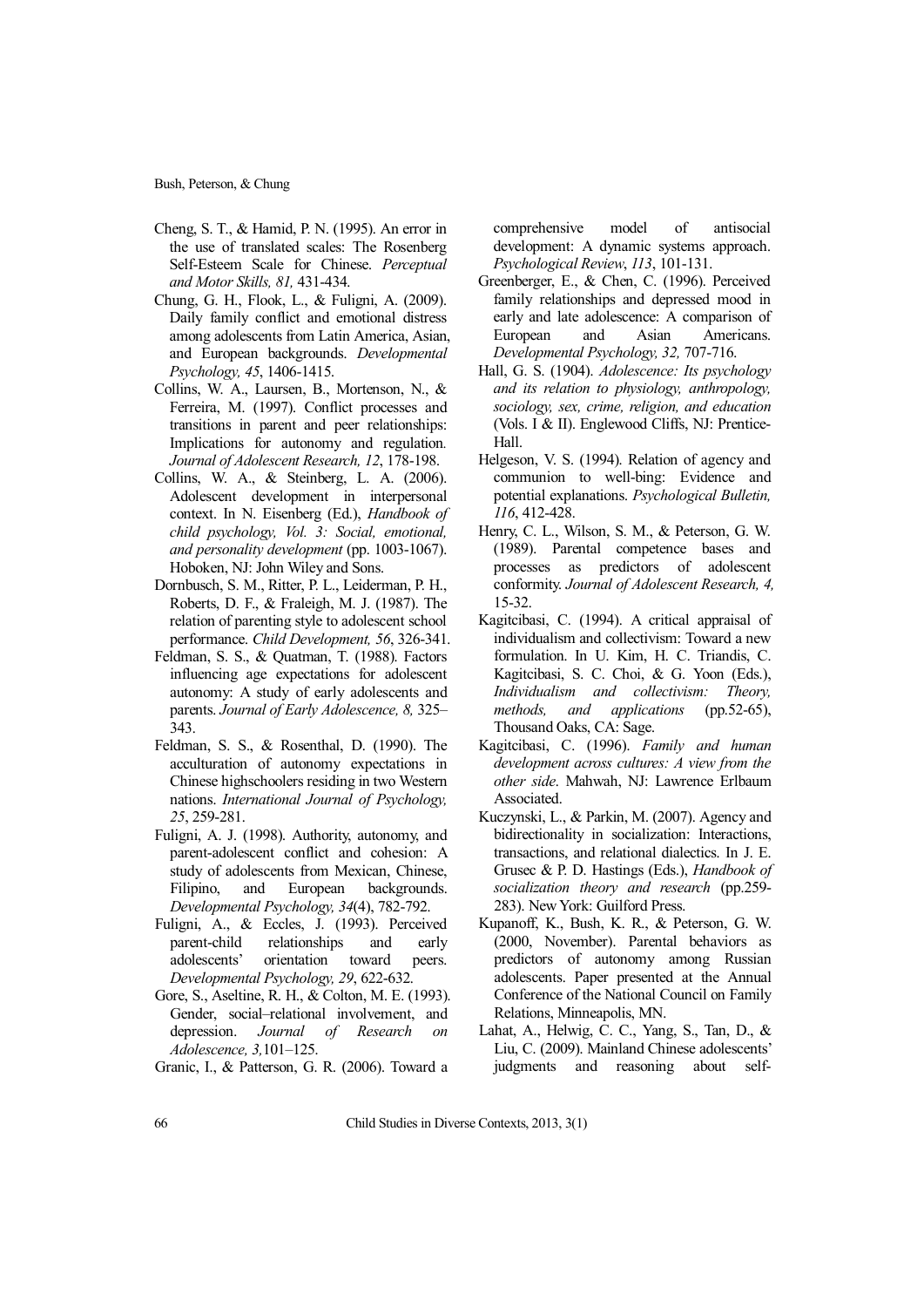Family Relationship Predictors of Parent-Adolescent Conflict: Cross-Cultural Similarities and Differences

determination and nurturance rights. *Social Development, 18*, 690-710.

- Lam, C. M. (1997). A cultural perspective of the study of Chinese adolescent development. *Child and Adolescent Social Work Journal, 14*(2). 85-113.
- Laursen, B., Coy, K., & Collins, W. A. (1998). Reconsidering changes in parent-child conflict across adolescence: A meta-analysis. *Child Development, 69,* 81-832.
- Montemayor, R. (1986). Family variation in parent-adolescent storm and stress. *Journal of Adolescent Research, 1*, 15-31.
- Parkin, C. M., & Kuczynski, L. (2012). Adolescent perspectives on rules and resistance within the parent-child relationship. *Journal of Adolescent Research, 27*, 632-658.
- Peterson, G. W. (1995). Autonomy and connectedness. In R. D. Day, K. R. Gilbert, B. H. Settles, & W. R. Burr (Eds.), *Research and theory in family science*. Pacific Grove, CA: Brooks/Cole.
- Peterson, G. W. (2005). Family influences on adolescent development. In G. R. Adams & T. P. Gullotta (Eds.), *Handbook on the treatment and prevention of dysfunctional behavior: Evidence-based approaches to prevention and treatment* (pp.27-56). New York, NY: Springer.
- Peterson, G. W., & Bush, K. R. (2013). Conceptualizing cultural influences on socialization: Comparing parent-adolescent relationships in the U. S. and Mexico. In G. W. Peterson & K. R. Bush (Eds.), *Handbook of Marriage and the Family, 3 rdEdition* (pp.177- 208). NewYork: Springer.
- Peterson, G. W., Bush, K. R., & Supple, A. J. (1999). Predicting adolescent autonomy from parents: Relationship connectedness and restrictiveness. *Sociological Inquiry, 69,* 431- 457.
- Peterson, G. W., & Hann, D. (1999). Socializing parents and children in families. In M. B. Sussman, S. K. Steinmetz, & G. W. Peterson (Eds.), *Handbook of marriage and the family* (pp.327-370). NewYork: Plenum Press.
- Peterson, G. W., & Rollins, B. C. (1987). Parentchild socialization. In M. B. Sussman & S. K. Steinmetz (Eds.), *Handbook of marriage and*

*the family* (pp.471-507). New York: Plenum Press.

- Peterson, G. W., Rollins, B. C., & Thomas, D. L. (1985). Parental influence and adolescent conformity: Compliance and internalization. *Youth and Society, 16,* 397-420.
- Peterson, G. W., Steinmetz, S., & Wilson, S. (2005). Persisting issues in cultural and crosscultural parent-youth relationships. *Marriage and Family Review, 36*(3/4), 229-240.
- Phinney, J. S., & Ong, A. D. (2002). Adolescentparent disagreement and life satisfaction in families from Vietnam and European American backgrounds. *International Journal of Behavioral Development, 26*, 556-562.
- Pipher, M. (1994). *Reviving Ophelia*. New York: Ballantine Books.
- Racz, S., & McMahon, R. (2011). The relationship between parental knowledge and monitoring and child and adolescent conduct problems: A 10-year update. *Clinical Child & Family Psychology Review, 14*, 377-398.
- Rohner, R. P. (1986). *The warmth dimension: Foundation of parental acceptance-rejection theory*. Beverly Hills, CA: Sage Publications.
- Rohner, R. P. (2008). Parental acceptancerejection theory studies of intimate adult relationships. *Cross-Cultural Research, 42,* 5- 12*.*
- Rothbaum, F., & Trommsdorf, G. (2007). Do roots and wings complement or oppose one another? The socialization of relatedness and autonomy in cultural context. In J. E. Grusec & P. D. Hastings (Eds.), *Handbook of socialization: Theory and research* (pp.461- 489). NewYork: Guilford Press.
- Rollins, B. C., & Thomas, D. L. (1979). Parental support, power, and control techniques in the socialization of children. In W. R. Burr, R. Hill, F. I. Nye, & I. L. Reiss (Eds.), *Contemporary theories about the family, Vol 1, Research based theories* (pp.317-364). New York: Free Press.
- Sessa, F. M., & Steinberg, L. (1991). Family structure and the development of autonomy during adolescence. *Journal of Early Adolescence, 11*(1), 38-55.

Shek, D. T. L., Chan, L. K., & Lee, T. Y. (2011).